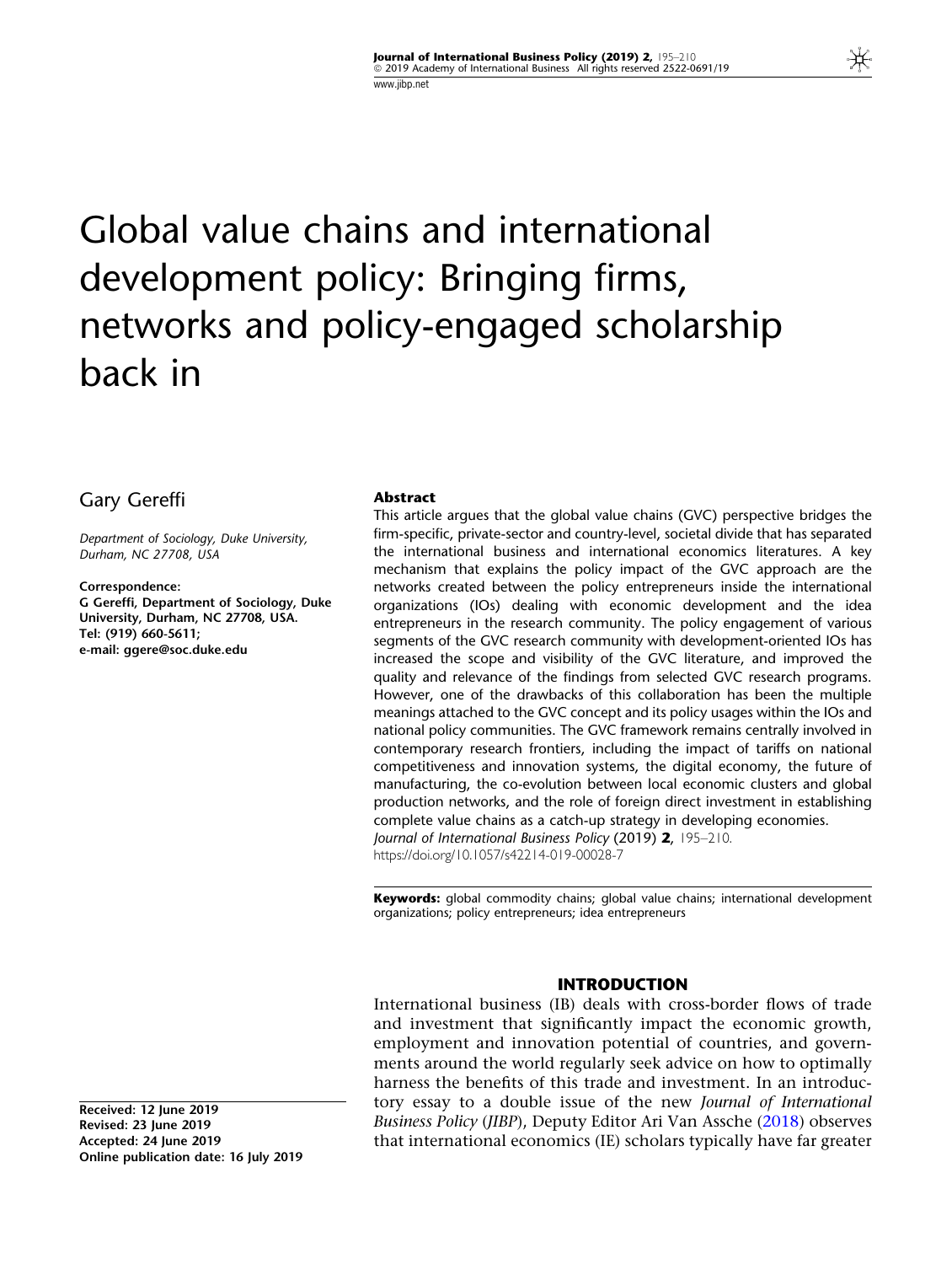impact in policymaking circles than the research of their IB counterparts. Thus, he echoes the query posed by Editor-in-Chief Sarianna Lundan ([2018\)](#page-14-0) in the inaugural issue of JIBP: What can IB scholars do to obtain a more prominent seat at the policy table?

Van Assche contrasts the frames of reference of the IB and IE communities: while IB specialists focus on the performance of the firm from a private perspective, IE adherents highlight the performance of countries from a public or social perspective (Van Assche, [2018](#page-15-0): 118). In order to successfully make a 'policy turn,' IB scholars are encouraged to expand the firm-centric lens they use to analyze how multinational enterprises (MNEs) behave and are organized in a global context, and to translate their findings to incorporate broader societal viewpoints so they become more readily useful to policymakers. To illustrate these divergent frames of reference, Van Assche ([2018](#page-15-0): 120) points out that trade policy has been the main domain of IE, whereas business strategy is the natural expertise of IB researchers. The former area helps us understand the performance differences between countries and how policies might improve national competitiveness, while the latter is focused on performance differences between companies and the role managers can play in strengthening firm outcomes.

This distinction between the IB and IE research traditions, while instructive up to a point, misses a third major approach that bridges the firm-specific, private-sector and country-level, societal divide: the global value chains (GVC) literature. During the past 25 years, GVC research has experienced an enormous upsurge of both academic and policy interest, branching out from its origins in the global commodity chains (GCC) research agenda of the 1990s to the explicit paradigm-building efforts promoted by the Rockefeller Foundationsponsored Global Value Chains Initiative in the early 2000s (Gereffi, [2018a\)](#page-14-0).

There are several reasons why the GVC story is relevant to the policy engagement-driven ambitions of JIBP. First, core IB and IE topics like MNEs, trade, national development strategies, industrial upgrading, small and medium enterprises (SMEs), and innovation are joined together in the GVC framework from the outset (Gereffi, [2018b\)](#page-14-0). Second, GVC studies have been published in a wide range of leading multidisciplinary academic journals from IB, IE, development, international political economy and other social science fields that buttress its scholarly credentials. During the past decade, however, the GVC framework has also been

heralded as a mainstream development paradigm in recent flagship reports and conferences of leading international development organizations, such as the International Labor Organization (ILO), World Trade Organization (WTO) and the World Bank (Mayer & Gereffi,  $2019$ ).<sup>1</sup> This relatively swift uptake of an academic approach by such a diverse range of policy actors in the international development community is exceedingly rare and needs to be better understood. Third, new integrative publications about the evolution, maturation and contributions of the GVC framework are now available that provide insights into both the potential and the pitfalls that confront efforts to bridge the academic and the policy worlds (e.g., Bair, [2009;](#page-13-0) Milberg & Winkler, [2013](#page-14-0); Werner, Bair & Fernández, [2014](#page-15-0); Taglioni & Winkler, [2016;](#page-15-0) Gereffi, [2018a;](#page-14-0) Ponte, Gereffi & Raj-Reichert, [2019\)](#page-14-0).

Building on my own experience with the GVC approach, my objective in this article is to provide insights into potential pathways that can link academic and policy-engaged scholarship. I will address several related themes. First, how does the GVC framework combine units and levels of analysis that remain separate in much of the extant IB and IE literatures? Second, what channels and specific mechanisms have promoted productive dialogue and constructive collaborations between the GVC research community and international development organizations? Third, what key advantages and limitations can be identified in the GVC experience with policy-engaged scholarship? Fourth, and finally, is the GVC research agenda still relevant in light of recent trade slowdowns, the rise of economic nationalism, the resurgence of industrial policy and other challenges to the international economic order in a post-Washington Consensus world?

## THE GVC FRAMEWORK

The Global Value Chains Initiative in 2000–2005 grew out of a September 1999 workshop hosted by the Institute of Development Studies (IDS) at the University of Sussex in Brighton, UK. The impetus for this meeting was to forge an integrated research framework that could link the macro- (global), meso- (industry and country) and micro- (firm and community) levels of analysis in order to confront the challenges of economic globalization, and the goal of the GVC research community was to generate novel findings and evidence-based policy proposals related to inclusive and sustainable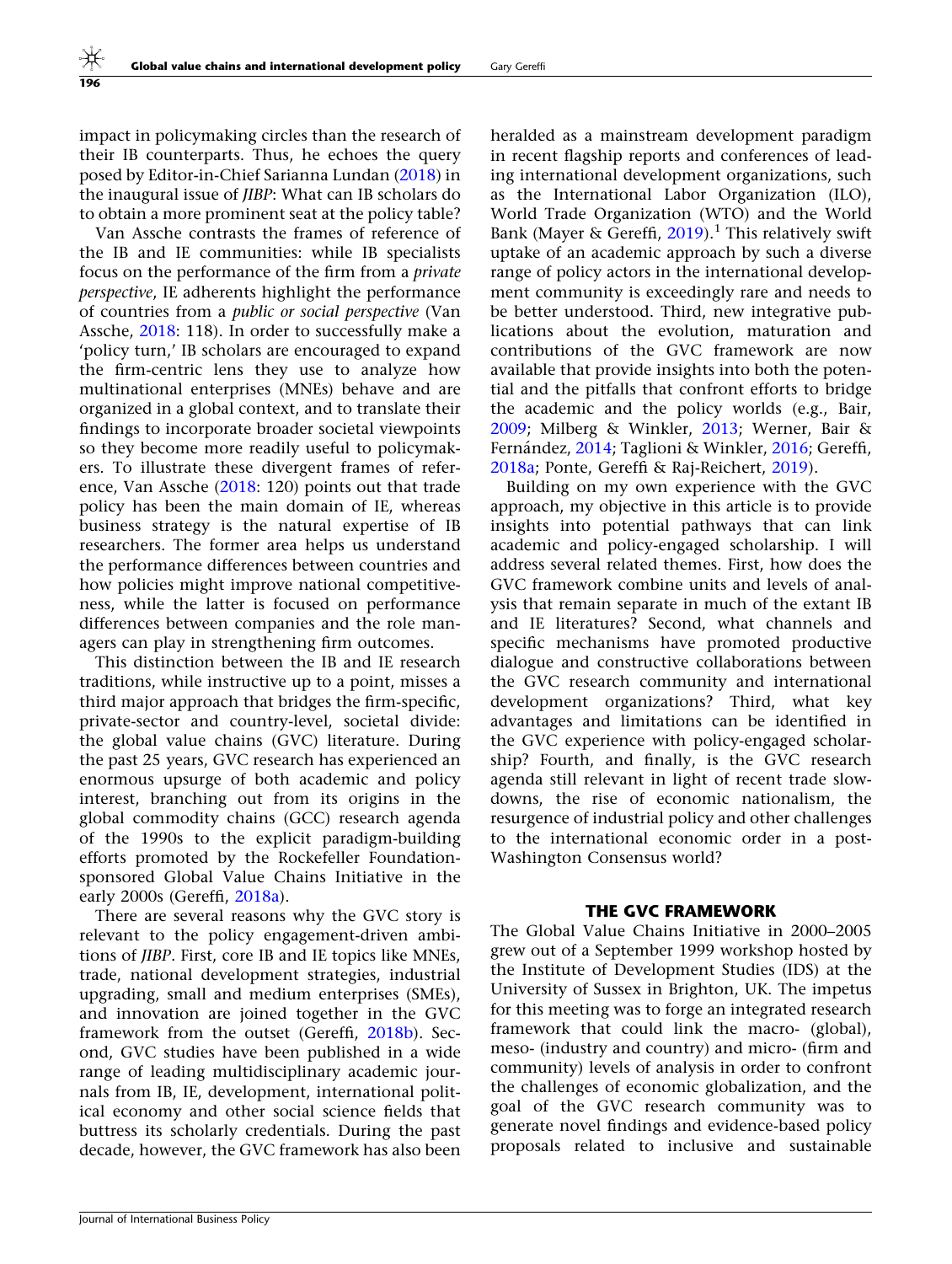development. $<sup>2</sup>$  Less recognized, however, is the fact</sup> that the GVC Initiative was formed by scholars associated with two quite distinct research traditions: the GCC approach that looked at how the role of MNEs in global industries affected development outcomes in particular countries; and the local economic clusters perspective that highlighted the export potential of SMEs in developing economies (Gereffi, [2018b](#page-14-0): 15–17; Sturgeon, [2009\)](#page-14-0).

These contrasting research orientations to the global economy – one top–down and the other bottom–up – generated the two main conceptual pillars of the GVC framework: governance structures and economic upgrading trajectories. The governance structure of GVCs was defined by the strategies of different types of 'lead firms' in global industries, which have the power given their size and control over key corporate assets (such as investment capital, technology, managerial expertise and marketing channels) to orchestrate the activities of the internationally dispersed networks of firms that make up their global supply chains. The initial governance structure emphasized in the GCC literature involved producer-driven and buyer-driven chains: the former referred to brand-name manufacturers that were leaders in technology- and capital-intensive industries, such as automobiles, aircraft, computers and pharmaceuticals; and the latter referred to consumer-goods industries where the lead firms were typically large retailers (e.g., Walmart, JC Penney, and Sears), global marketers with brands but no factories (e.g., Nike, Liz Claiborne and Disney), and supermarkets (e.g., Tesco, Carrefour) (Gereffi, [1994\)](#page-14-0). Later, a more elaborate fivefold typology of GVC governance structures was outlined that included three forms of production networks (captive, relational and modular) on an organizational spectrum whose end points were hierarchy (vertically integrated firms) and competitive markets (Gereffi, Humphrey & Sturgeon, [2005](#page-14-0)).

Economic upgrading can be defined as 'the process by which economic actors – nations, firms and workers – move from low-value to relatively highvalue activities in global production networks' (Gereffi, [2018a:](#page-14-0) 155). Various typologies have been used to analyze how this upgrading process takes place. One of the earliest formulations of firm-level strategies to improve competitiveness in GVCs involves four types of upgrading: product, process, functional and intersectoral (or chain) upgrading (Humphrey & Schmitz,  $2002$ ). While this typology is quite resilient and widely used, it is relatively static. It does not tell us how these types of upgrading

might be linked or evolve over time. The notion of dynamic trajectories of upgrading initially mirrored the experience of East Asian producers in consumergoods sectors like apparel, footwear, and electronics. One of the best-known variants highlights a series of productive roles and potential upgrading trajectories that firms could adopt utilizing increasing firmlevel capabilities: (1) the assembly of imported inputs, often in export-processing zones (EPZs) or special economic zones (SEZs); (2) the local production and sourcing of finished products [also known as original equipment manufacturing (OEM) or fullpackage supply]; (3) the sale of own-brand merchandise in domestic and external markets (OBM); and (4) the design of products sold under the brand of other firms (original design manufacturing; ODM) (Gereffi, [1999](#page-14-0); Ernst & Ravenhill, [2000](#page-13-0); Sturgeon & Lester,  $2004$ ).<sup>3</sup>

Both the GVC governance and upgrading concepts are based on detailed and historically grounded analyses of MNE strategies and the evolving structure of the international and domestic industries in which they are situated. However, the focus on MNEs from a GVC perspective is very different from how much of the IB field has looked at MNEs. The GVC framework reflects a confluence of three distinct theoretical traditions: dependency theory, which highlighted the power of MNEs to shape both external and internal economic outcomes in particular industries and regions; worldsystems theory, which offered a holistic and critical perspective on global capitalism as an evolving and hierarchically organized set of core, semiperipheral and peripheral zones; and development theory, which focused on how national and local economies grow and diversify through integration into larger economic entities such as the global economy and regional trading blocs, and the role played by the state to stimulate growth and manage economic change and conflict (Gereffi, [2018b:](#page-14-0) 2–5). For GVC scholars, MNEs are central institutions linking globalization and development, and, as a result, the policy relevance of GVC research was a direct by-product of the embeddedness of MNEs within global, regional and local contexts and the recurring challenges of uneven development.

## WAXING AND WANING OF INTERNATIONAL BUSINESS RESEARCH ON MNES

In its early decades, the IB field indeed recognized and made significant contributions to topics involving foreign direct investment (FDI), MNEs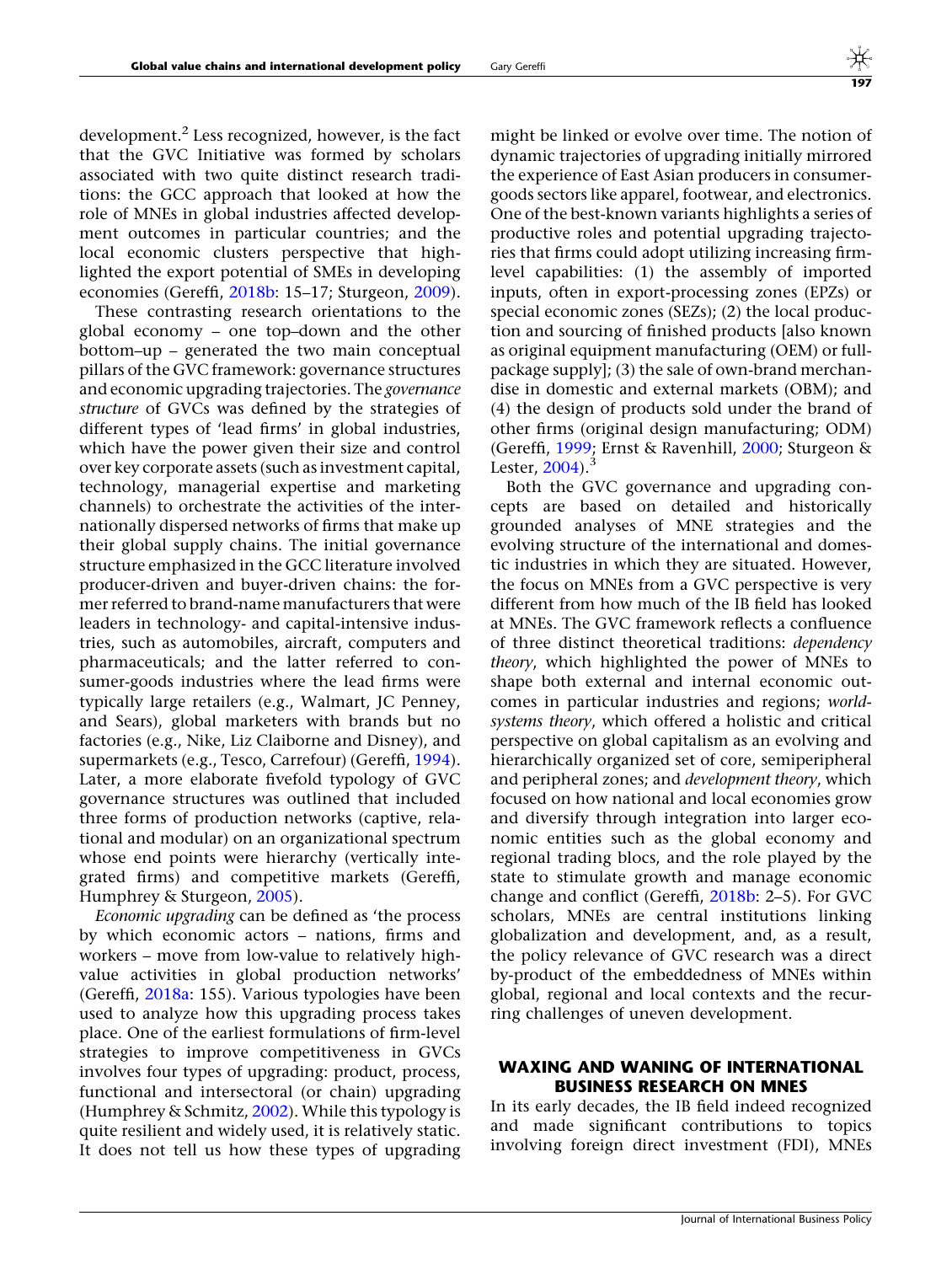and globalization (Buckley, Doh and Benischke, [2017;](#page-13-0) Lundan, [2018](#page-14-0)). Big questions were tackled and novel paradigms distinguished IB from the more general fields of management and IE. John Dunning's pioneering work in establishing IB as an academic field, and in elaborating the three pillars of ownership, location and internalization (OLI) advantages of FDI in his 'eclectic paradigm', are well recognized (Dunning, [2002](#page-13-0); Buckley, [2012\)](#page-13-0). Beyond his many intellectual contributions, Dunning was also actively involved from the 1970s onwards in efforts by the United Nations (UN) to understand the impact of MNEs on economic development and international relations. He was appointed to the UN Group of Eminent Persons that recommended the creation of the UN Centre on Transnational Corporations (UNCTC) to evaluate the perceived good and bad effects of MNEs around the world, and he worked for many years as a consultant with UNCTAD in helping to establish its annual World Investment Reports that provided an overview of changing perspectives on the relationship between MNEs and development (Dunning, [2002:](#page-13-0) 822–823, 829; Buckley, [2010](#page-13-0)).

Raymond Vernon was another path-breaking figure in the 1960s and 1970s who put issues of political economy, political risk and the relations between MNEs and nation-states at the forefront of IB research. Vernon's Multinational Enterprise Project at Harvard Business School (HBS), which began in 1965 and lasted for 12 years, tried to remedy the economists' relative neglect of MNEs (Vernon, [1999\)](#page-15-0).<sup>4</sup> In his most popular book, Sovereignty at Bay, Vernon ([1971\)](#page-15-0) posed the question: To what extent have MNEs supplanted the national autonomy of governments? Extending his influential product life-cycle theory of international investment and trade (Vernon, [1966](#page-15-0)), Vernon emphasized the strategies and activities of MNEs as both a political and economic force, rather than just another form of international capital movement.

Although the memorable title of Vernon's book inevitably led many commentators to focus almost exclusively on the degree to which MNEs threatened the future of the nation-state, Sovereignty at Bay proffered a broader explanation for the spectacular growth of US-based MNEs in the postwar period that was rooted in the unique but declining advantages of US technological oligopolies, which confronted an 'obsolescing bargain' with hostcountry actors not only in resource-based industries like oil and copper (Moran, [1974](#page-14-0)) but also in some technology-oriented manufacturing industries

(Vernon, [1981](#page-15-0)). This latter aspect of Vernon's work on MNEs was an unlikely but influential forerunner to the subsequent GCC and GVC paradigms in two ways: first, Vernon laid the groundwork for a sectoral approach to studying MNEs, since their technological and size advantages generated distinct oligopolistic ('governance') structures across global industries; and second, the bargaining perspective for looking at MNE-host country relations facilitated detailed political economy case studies that were prevalent in the novel industry-oriented branch of dependency theory, which was incorporated by many GCC scholars (see Gereffi, [2018b](#page-14-0): 3– 11 for a review). $5$ 

In a widely debated article, Buckley ([2002\)](#page-13-0) has suggested that the IB field may be 'running out of steam' because it failed to maintain its connection with major contemporary issues of broad practical relevance. This concern is compounded by two 'translation' problems of IB research: (1) IB studies have very limited impact outside of business disciplines and in allied social sciences, which leads the IB field to be perceived as 'inward-looking' and excessively self-referential<sup>6</sup>; and (2) IB scholarship is rarely picked up by popular or industry publications, and insufficiently utilized by practitioners and policy makers<sup>7</sup> (Buckley, Doh and Benischke, [2017:](#page-13-0) 1046).

In retrospect, there may be a larger life-cycle story of academic fields and ideas at work here. When the earliest IB studies were carried out more than 60 years ago, there was considerable interest in policy-related issues (Lundan, [2018\)](#page-14-0). In the seminal years following the Second World War, the rise of FDI and MNEs was inextricably tied to the forging of the Anglo-American-led Bretton Woods system to rebuild the postwar international economy. The wide-ranging impact of IB pioneers like Dunning and Vernon across the international development, national policymaking and academic communities speaks to the fluidity of elites in this formative era. In more recent years, however, many IB scholars appear to have shifted their attention from MNE– state relationships towards internal governance issues within MNEs, which could contribute to the reduced policy relevance of IB work.

The emergence of the GCC and GVC perspectives in the 1990s and early 2000s was rooted in the policy debates surrounding the role of the state in import-substituting versus export-oriented national development strategies (Gereffi & Wyman, [1990](#page-14-0)), and the neoliberal turn associated with the 'Washington Consensus' policies of the 1980s (Babb,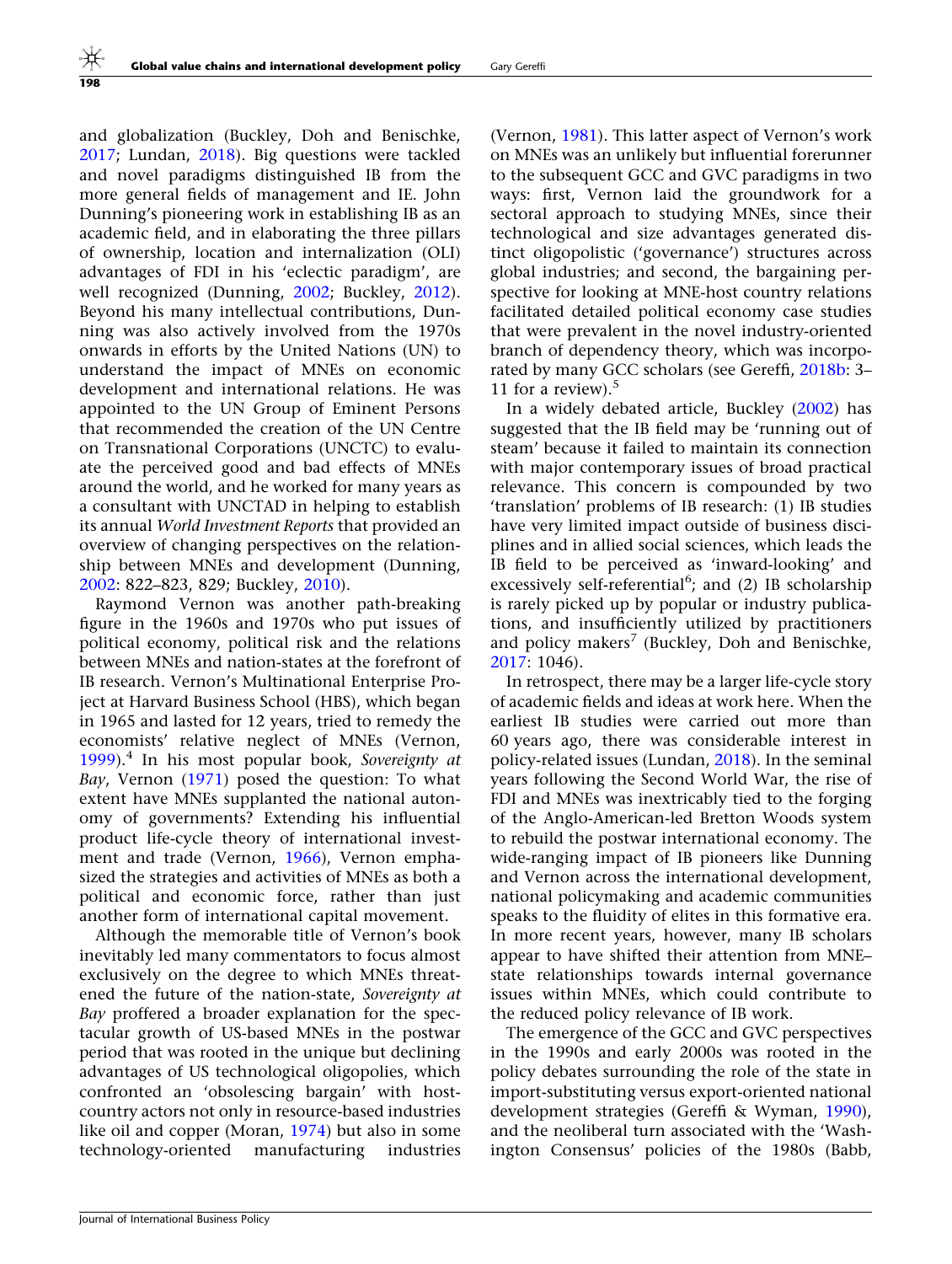[2013;](#page-13-0) Stiglitz, [2002\)](#page-14-0). The contrast between the IB and GVC frameworks is particularly striking in research exploring the growth, causes and consequences of global outsourcing and changes in the internationalization strategies of MNEs. The earliest GCC and GVC studies highlighted the structure and dynamics of offshore production in consumergoods industries like apparel, footwear, electronics and automobiles (Gereffi and Korzeniewicz, [1994;](#page-14-0) Gereffi, [1999](#page-14-0); Gereffi, Humphrey and Sturgeon, [2005\)](#page-14-0). The initial GVC governance and upgrading concepts focused on the activities of MNEs in these sectors because the distinct governance structures of global industries (and their MNE lead firms) shaped the upgrading opportunities available to the developing economies where most offshore production occurred. In short, GVC governance structures and the supply chains of firms involved in MNE production networks linked the macro-level of international trade and investment with the micro-level of factories, jobs and local communities through the meso-level lens of global industries.

The IB literature also took note of MNEs and the offshoring phenomenon, but in a relatively insular way (Buckley, Doh & Benischke, [2017\)](#page-13-0). Much of the IB work on MNEs since the 1970s has focused on the causes and consequences of offshoring for firms, with little analysis of the development implications. With few exceptions, IB studies related to globalization made almost no reference to the extensive GCC and GVC research on governance and upgrading.<sup>8</sup>

A notable departure from this pattern is the article by Buckley and Strange ([2015\)](#page-13-0) that identifies three 'models' of the global factory, each of which focuses on the global dispersion of economic activity but makes different assumptions about who controls (or 'governs') the global factory: (1) the 'global manufacturing system' model addresses the role of import-substituting and export-oriented development strategies that allowed countries to specialize in different industries and even different stages of the value chain in the same industry (Gereffi, [1989\)](#page-13-0); (2) the 'foreign assembly' model highlights the role of MNEs in setting up offshore assembly operations to meet the competition of low-cost imports (Grunwald & Flamm, [1985](#page-14-0)); and (3) the 'global value chain' model zeroes in on the 'fine slicing' and relocation of MNE activities to independent overseas suppliers (Buckley & Ghauri, [2004\)](#page-13-0). While ownership or control over globally dispersed activities varies across these scenarios, all three models share the core GVC insight that how

international production networks are governed has profound implications for the capture of profits and rents earned in GVCs, and hence for the global distribution of income and the upgrading prospects in emerging and developing economies.

Clearly, the GVC approach frames its core research questions differently from most IB studies that deal with MNEs and globalization, but an even more important dimension explaining the greater practical impact of GVC research has been its unrivaled success in being adopted by leading international development organizations over the past two decades. To understand this phenomenon, we need to move beyond ideas per se to the knowledge and policy networks that bridge academic research and the practitioner and policymaker communities.

#### THE IMPACT OF GVC ANALYSIS ON INTERNATIONAL DEVELOPMENT ORGANIZATIONS

Virtually every international organization (IO) with a mandate related to economic development has embraced the concept and language of GVC analysis. The uptake of the GVC paradigm began in the early 2000s with a few early adopters, such as the ILO and UNIDO. The WTO, OECD, the World Bank and national development agencies like the US Agency for International Development (USAID) and the UK's Department for International Development (DFID) were slower to move toward GVCs, but, with the 2008–2009 financial crisis and the subsequent global recession, the rate of adoption rapidly accelerated throughout the IO development community. By 2013, the GVC framework was ubiquitous (Mayer & Gereffi, [2019;](#page-14-0) Werner, Bair & Fernández, [2014\)](#page-15-0).

The adoption of policy-relevant ideas by IOs requires an understanding of the social networks that allow ideas to be discovered, nurtured and institutionalized within IO decision-making bodies. Large bureaucratic organizations operate in a top– down fashion when implementing broad objectives, and they allocate resources and personnel within internal divisions or units to help accomplish this mission. New ideas or contending approaches, however, typically enter IOs at lower levels in the organizational hierarchy, and work their way up the system to help solve problems introduced by the external or internal environments. Globalization created a series of external challenges to the prevailing development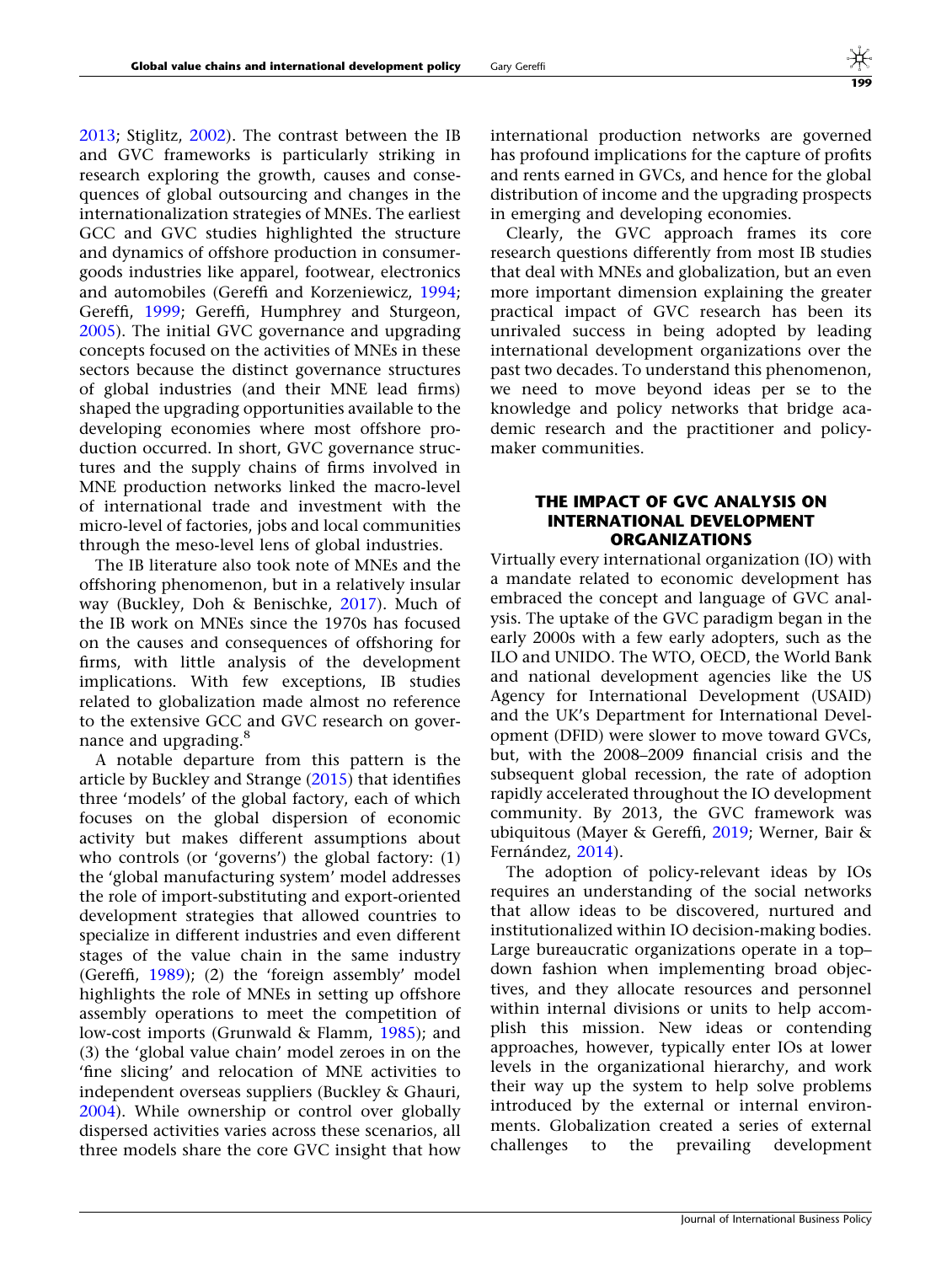paradigms and conceptual models used by IOs, and the GVC framework offered fresh insights to address these concerns.

In analyzing the dissemination of the GVC paradigm to IOs, it is useful to focus on the ties between two sets of change agents who were instrumental in the uptake of the GVC approach: policy entrepreneurs and idea entrepreneurs. Policy entrepreneurs work in specific units of the IOs and they are receptive to new ideas about development that can be utilized by their organizations.<sup>9</sup> Idea entrepreneurs are typically based in academic institutions and research centers, and they have studied development using a variety of interdisciplinary tools and conceptual approaches.<sup>10</sup> Thus, idea entrepreneurs are an external epistemic community (Haas, [1992](#page-14-0)) that engages with policy entrepreneurs inside development-oriented IOs to nurture change. In short, the networks joining policy entrepreneurs inside development IOs and idea entrepreneurs on the outside constitute the microfoundations of the GVC uptake story.

A few examples will illustrate how these connections worked in practice. In the late 1990s and early 2000s, the ILO, UNIDO, UNCTAD and other UN development agencies were searching for relevance and policy space in an era dominated by the neoliberal orthodoxy of privatization, deregulation and free trade associated with the so-called 'Washington Consensus' (Babb, [2013](#page-13-0); Babb & Chorev, [2016;](#page-13-0) Wade, [2003](#page-15-0)). The ILO was particularly well positioned as an early mover to incorporate GVC analysis. As the only UN agency with a tripartite governing structure representing governments, workers, and employers, the ILO was attentive to how globalization and the policies of neoliberalism altered the relationships between these three actors.

The International Institute for Labour Studies (IILS), the ILO's research arm, played an important role in bringing the GVC paradigm to the organization. In 1998, IILS launched a research project on 'Global Production and Local Jobs' that sought to tackle the challenge of how to 'use globalization as a lever for local development by taking advantage of the opportunities opened up by the global economy' (Palpacuer & Parisotto, [2003:](#page-14-0) 97). The research focused on local industrial upgrading, jobs and development policy in the apparel, electronics and automobile industries. A central concern was how to moderate the social and economic imbalances resulting from global integration, since development research showed that global relationships can be an unstable basis for growth and development if they disrupt and divide local industries and communities, thereby marginalizing those actors that fail to develop strong global ties. Addressing such problems called for significant changes in policymaking at multiple levels, a goal of the ILO's new 'Decent Work' agenda introduced by ILO Director-General, Juan Somavia, in 1999.

When Gerry Rodgers became the IILS director in 2005, he promoted the global production network (GPN) and GVC perspectives within the ILO (IILS, [2006\)](#page-14-0). The IILS generated visibility for the GPN/ GVC research agenda by hosting various conferences and workshops, and linking the ILO's Social Policy Lectures in December 2005 to the topic of 'The new offshoring of jobs and global development' using the GVC perspective.<sup>11</sup> Following a large 2006 research conference on 'Decent work, social policy and development' at ILO headquarters in Geneva, IILS internationalized its agenda by organizing a series of decent work regional workshops in four of the largest emerging economies in the world: Cape Town, South Africa and Beijing, China (April, 2007), Bangalore, India (November, 2007), and Rio de Janeiro, Brazil (April, 2009). $^{12}$ This set the stage for an ambitious international project of country cases and regional comparative analysis, carried out by the 'Capturing the Gains' research program on 'Economic and social upgrading in global production networks' in 2009–2013.<sup>13</sup>

With the financial crisis in 2008 and the subsequent global recession, engagement with the GVC framework accelerated rapidly. For the WTO, the economic crisis of 2008–2009 was something of an existential threat. The WTO was concerned that many countries would be tempted to adopt protectionist measures that would undo years of progress towards freer global trade. Pascal Lamy, the WTO Director-General from 2005 to 2013, searched for a new way to underscore the importance of maintaining open markets given the collapse of confidence in neoliberal economic orthodoxy by developing and advanced economies alike. Almost overnight, Lamy became a champion of the GVC concept, seeing it as a way to justify maintaining free trade.<sup>14</sup> As Lamy later explained, 'If you are importing over 50% of your exports, then imposing measures to protect producers is decreasingly logical' (Lamy, [2014\)](#page-14-0).

Under Lamy's leadership, the WTO recast its 'Aid for Trade' initiative, a partnership with the OECD, to highlight the GVC approach. The 2011 biennial report referenced GVCs 15 times and noted that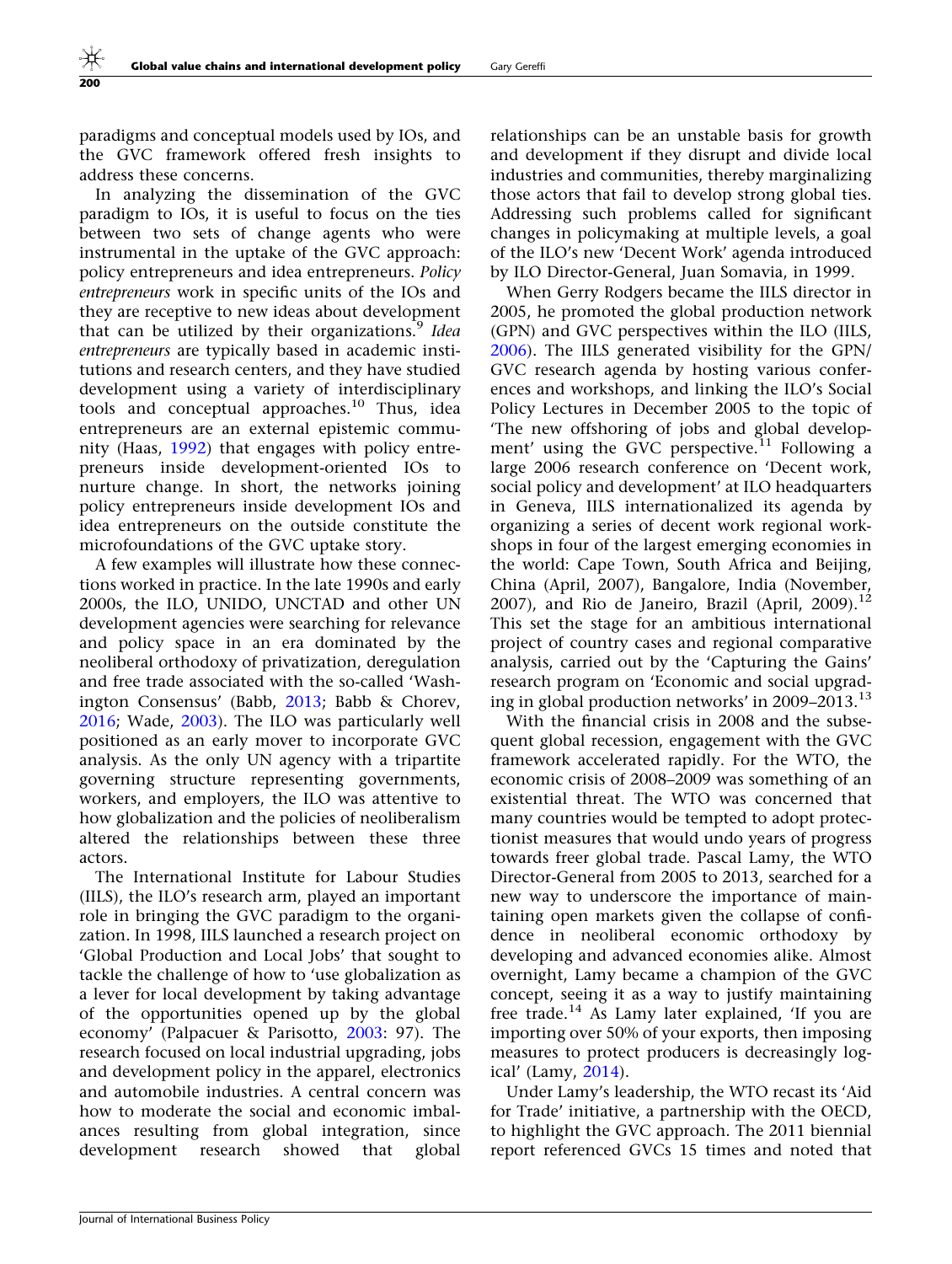GVCs had become a growing priority for countries (WTO/OECD, [2011:](#page-15-0) 32). By 2013, GVCs were the central focus of the biennial review and provided a new framework for thinking about trade and development. '[D]eveloping countries can greatly benefit from value chains by concentrating on areas of comparative advantage,' Lamy wrote. 'Value chains are an easier path to economic development than building vertically integrated production processes from scratch' (WTO, [2013:](#page-15-0) 12).

The story of the World Bank's uptake of GVCs parallels that of the WTO and OECD in certain respects.<sup>15</sup> The Bank largely ignored GVCs prior to the onset of the financial crisis. The Great Recession of 2008–2009 precipitated a demand for a new way of thinking about the trade–development nexus and the GVC framework met that need. But in other ways, the World Bank story is quite distinct. This is perhaps not surprising given the much larger scale of the Bank, its sprawling organization, and its more complex mission. Whereas, at the WTO, top leaders embraced the GVC analysis in the immediate aftermath of the global economic crash of 2008–2009 and launched significant initiatives that drove change from the top, at the World Bank, the story is more bottom–up. It begins with a handful of policy entrepreneurs located in the Bank's International Trade Unit, which was part of the Poverty Reduction and Economic Management division that provided economic policy advice and technical assistance to developing countries.

When the 2008 financial crisis hit, the first reactions of lead economists in the trade unit were akin to those at the WTO and the OECD: fear of rising protectionism. Early publications sought to make the case for continuing on the path towards global free trade and warned that a protectionist response would make matters worse (Evenett, Hoekman & Cattaneo, [2009](#page-13-0)). Outside the Bank, a growing network of academic researchers was associated with the policy world. At the Centre for Economic Policy Research (CEPR) in Geneva, a set of European-based scholars created the Trade Alert Network to disseminate their views on current trade issues.

Inside the Bank, the economic crisis created an opening for a non-traditional way of thinking. Cornelia Staritz joined the trade unit in 2008, a young Austrian fresh from completing her PhD in economics at The New School for Social Research.<sup>16</sup> With the onset of the financial crisis, Staritz and her senior colleague, Olivier Cattaneo, pitched an idea to Bernard Hoekman, the chief economist in the International Trade Unit. Since the phenomenon of GVCs was gaining a lot of resonance, why not bring together the leading scholars in the field to understand better how global industry was actually responding to the financial crisis and why so little demand for protectionism had materialized? Hoekman agreed, and in 2010 the World Bank published Global Value Chains in a Postcrisis World: A Development Perspective (Cattaneo, Gereffi & Staritz, [2010\)](#page-13-0). The book featured a number of leading GVC researchers and signaled the Bank's public adoption of the GVC approach. It highlighted the resilience of a global economy organized around GVCs due in large part to the rise of supply chains linking producers and markets in South–South trade, as well as more traditional North–South trade and investment.

Strong interest in GVCs at the World Bank has continued to impact the organization. In 2014, the bank created a new Trade and Competitiveness Global Practice, headed by former Costa Rican Foreign Trade Minister, Anabel González. The flagship publication for this new unit was Making Global Value Chains Work for Development (Taglioni & Winkler, [2016\)](#page-15-0). In 2020, the World Bank's flagship annual publication, World Development Report, will be dedicated to GVCs (World Bank,  $2019$ .<sup>17</sup>

## ADVANTAGES AND DRAWBACKS OF POLICY-ENGAGED GVC SCHOLARSHIP

These examples illustrate the process by which the GVC framework has been disseminated to and adopted by development-oriented IOs over the past two decades. This leaves open the question of the broader impact and potential advantages and disadvantages of these ongoing collaborations between research communities, development practitioners and policymakers. What can we learn from the GVC experience in this respect?

I will briefly comment on three topics related to this theme: (1) the scale and scope of research that can be undertaken; (2) the relevance and quality of findings and research programs related to important societal issues; and (3) multiple meanings for core GVC concepts as defined by diverse user groups or constituencies and the challenge of theory building.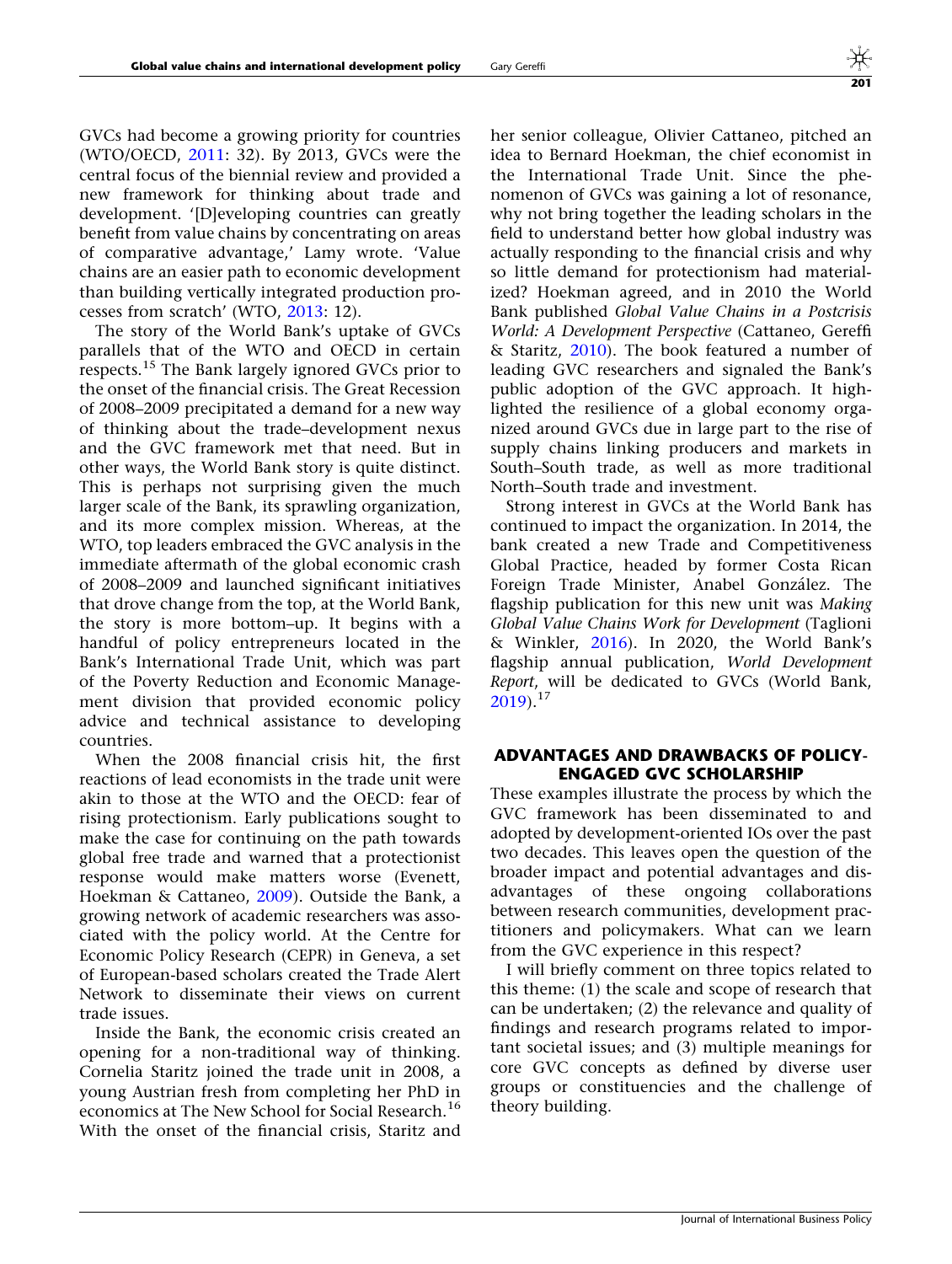## Scale and Scope of Research

The varied collaborations between diverse groups of GVC researchers and development-oriented IOs, government agencies and foundations has greatly expanded the scale and scope of GVC-related work since the early 2000s. They have advanced both the formation and the institutionalization of interdisciplinary research communities that cover the impact of globalization across countries, regions, and industries, with an emphasis on identifying policies and other solutions to address the problems of uneven development at multiple levels (Gereffi, [2018b](#page-14-0)).

Foundations, universities and non-governmental organizations  $(NGOs)^{18}$  have played very significant roles in helping to institutionalize the GVC research paradigm. The Rockefeller Foundation not only supported the GVC Initiative in its formative years  $(2000-2005)^{19}$  but it also encouraged the creation of a university-based research center to maintain ties and promote the publications and other activities of GVC-related researchers around the world. To support this goal, the Center on Globalization, Governance & Competitiveness was established at Duke University in 2005, and was renamed the Duke Global Value Chains Center (Duke GVCC) in October 2017. Its mission was not merely to catalogue the activities of GVC researchers<sup>20</sup> but, more importantly, to serve as a hub to sustain the growing interest in designing and carrying out new GVC studies for an expanding number of clients and stakeholders. Since a large portion of active GVC scholars have university affiliations around the world, this fosters a broad and continuous flow of ideas, research methodologies and findings for the academic core of the GVC research community. $^{21}$ 

## Relevance and Quality of Findings and Research Programs

By definition, the engagement of developmentoriented IOs and governments with the GVC research community lends policy relevance to the resulting studies. However, the challenge for GVC scholars is to assure that the study design, implementation and diffusion of results are appropriate and effective. The 'Capturing the Gains' (CtG) research program is a good illustration of the sometimes perilous path to establishing both relevance and sustainability in a setting with multiple and shifting stakeholders.

As noted earlier, CtG was an outgrowth of the ILO's interest in linking economic and social

upgrading in global industries (Barrientos et al., [2011\)](#page-13-0). The UK's bilateral aid agency, DFID, was keen to support the goal of poverty reduction adopted by the British Labour Party governments of Tony Blair and Gordon Brown from 1997 to 2010. Stephanie Barrientos, a faculty member at the University of Manchester, persuaded a couple of DFID officials (who previously worked with her on the British Ethical Trade Initiative) to provide two million GBP to support a new global research program to consider how developing countries and poorer workers within them could 'capture the gains' created in the GVC-dominated global marketplace.

Beginning with a conference at Manchester University in December 2009 and culminating in the Capturing the Gains Global Summit in Cape Town, South Africa, three years later, $^{22}$  the CtG program spawned a wealth of new research (e.g., Nathan, Tewari & Sarkar, [2016](#page-14-0); Barrientos, [2019;](#page-13-0) and special issues of several journals $^{23}$ ) addressing how strategies for economic upgrading, long the focus of the GVC literature, might also be accompanied by 'social upgrading'.<sup>24</sup> However, when David Cameron's Conservative government assumed power in May 2010, it moved the progressive orientation of CtG out of the UK political mainstream, and DFID's leadership was divided about promoting and implementing the findings and policy recommendations of the CtG project. Ultimately, CtG's advisory networks in both the private and public sectors strongly supported the project's research results about the need to improve social upgrading in GVCs such as horticulture, apparel and tourism. Notwithstanding this official endorsement of CtG's analysis, DFID's shifting policy priorities closed off possibilities for a new round of funding.<sup>25</sup>

## Multiple Meanings for GVC Concepts and the Challenge of Theory Building

Policy-engaged GVC scholarship is enhanced by the emphasis placed on high-quality publications. For academic participants, these are closely linked to career trajectories, especially articles in prestigious journals. In addition, the books and flagship annual reports published by development-oriented IOs like the World Bank, OECD, UNCTAD, the ILO and others, which are frequently co-authored with academic collaborators, have been very influential. They not only raise the visibility of the GVC paradigm to scholars and practitioners but also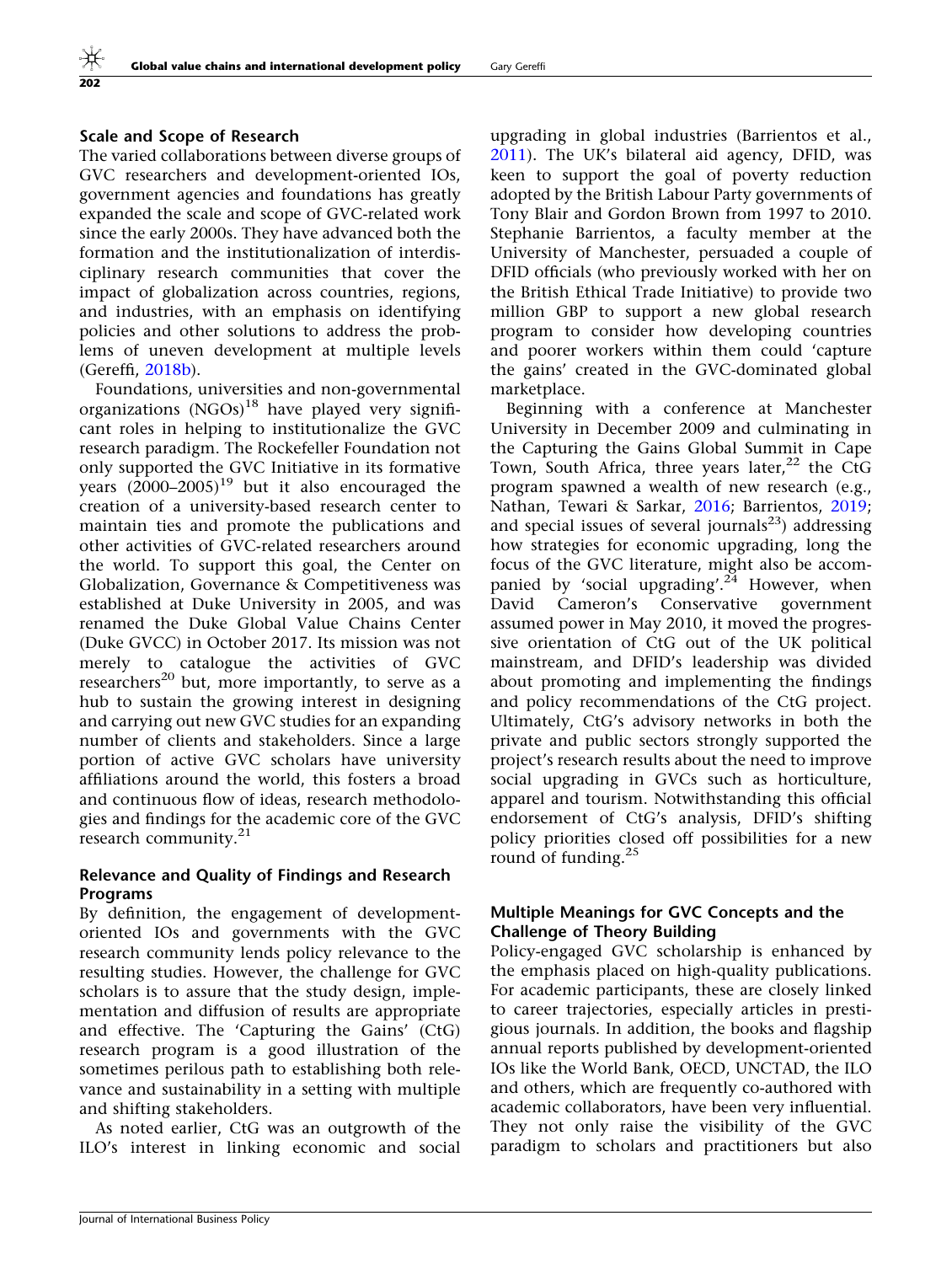often make significant contributions in terms of concepts, new data sources.<sup>26</sup> and findings.

One of the drawbacks of the wide dissemination of the GVC approach is that it has frequently been internalized in different ways within the IO community. In a comprehensive review of seven UN agencies that all use the term 'value chain development', the authors conclude there is considerable 'fuzziness' about how the concept is adopted:

…[value chain]-related activities sometimes seem to be rather the outcome of 're-labelling' former private sector development interventions. In other cases, activities that could clearly be subsumed under the value chain approach are not labeled accordingly… These observed shortcomings in knowledge management, transparency and the lack of defined unique selling positions make inter-agency cooperation in [value chain] promotion difficult (Stamm & von Drachenfels, [2011](#page-14-0): 30).

In short, many of the UN agencies that adopt the GVC framework mislabel its core concepts and don't apply the framework consistently.

However, there may be a more systematic explanation for the multiplicity of interpretations given to the GVC approach. The IOs in the UN system have distinct ideological tendencies and preferred development models, given their history, culture and the constituencies they serve. Accordingly, one can identify three main approaches to GVCs among the IOs:

- A 'neoliberal' interpretation This focuses on open international trade and investment as a rationale for the centrality of GVCs in the global economy. It views the role of the state as largely limited to supporting well-functioning GVCs and minimizing trade 'friction' at borders (i.e., fewer restraints and regulations). It envisions a highly limited role for state policies in other domains and prefers 'outsourcing' regulatory and distributive governance to private actors (Mayer & Phillips, [2017](#page-14-0)). The WTO, OECD, International Monetary Fund, and the World Economic Forum tend to fit this model.
- A 'developmentalist' interpretation This envisions the state as the primary arbiter of economic growth; it focuses on the most vulnerable groups and regions that are marginalized by uneven development (Werner, Bair & Fernández, [2014\)](#page-15-0), and it stresses investments in human capital, physical infrastructure, and local productive capacity. Although it recognizes GVCs as a phenomenon to be dealt with by states, it imagines only limited engagement with GVC actors. UN

agencies that identify with this approach include the OECD Development Centre, the Globalization and Development Strategies Division of UNCTAD, and the UN Development Program.

• A 'partnership' interpretation – This recognizes the essential role of private-sector actors in development and the need to harness them to accomplish development objectives involving local stakeholders and domestic priorities. It views development as a partnership between public and private actors in which states and IOs work with GVC lead firms to upgrade local suppliers, ensure fair treatment of workers, adopt environmentally sustainable business practices, and support investments in communities (Abdulsamad & Manson, [2019\)](#page-13-0). The World Bank, regional development banks (like the Inter-American Development Bank), the ILO, the Investment and Enterprise Division of UNCTAD, and UNIDO are generally in this camp.<sup>27</sup>

These diverse interpretations of the GVC framework are an inherent feature of many relational and multi-level models. The meso-approach of GVC analysis highlights the role of private-sector actors in linking the global (macro-) and local (micro-) levels of development. However, the governance structures of GVCs embody the asymmetries of power in global industries, and upgrading dynamics posit that there are multiple entry points and potential trajectories for moving up (or down) relevant value chains. Policymakers, the development IOs and NGOs that represent different constituencies of countries, social actors and pressing global issues can use the tools of GVC analysis to understand not only current structures and trends but also the leverage points to enter and shape their preferred outcomes in global industries. Thus, there is no single development theory implied by the GVC approach. This is a source of frustration to some and an element of openness and flexibility to others.

The life-cycle perspective discussed for the IB field may also have an analogue in terms of the development arena. In the 1960s and 1970s, there was a great deal of interest in interventionist, stateled models of development, ranging from importsubstituting industrialization (ISI) in Latin America to the socialist bloc countries during the Cold War. In the 1980s, there was a clear 'neoliberal' turn associated with the Reagan and Thatcher administrations in the US and UK, respectively, and internationally with the 'Washington Consensus' model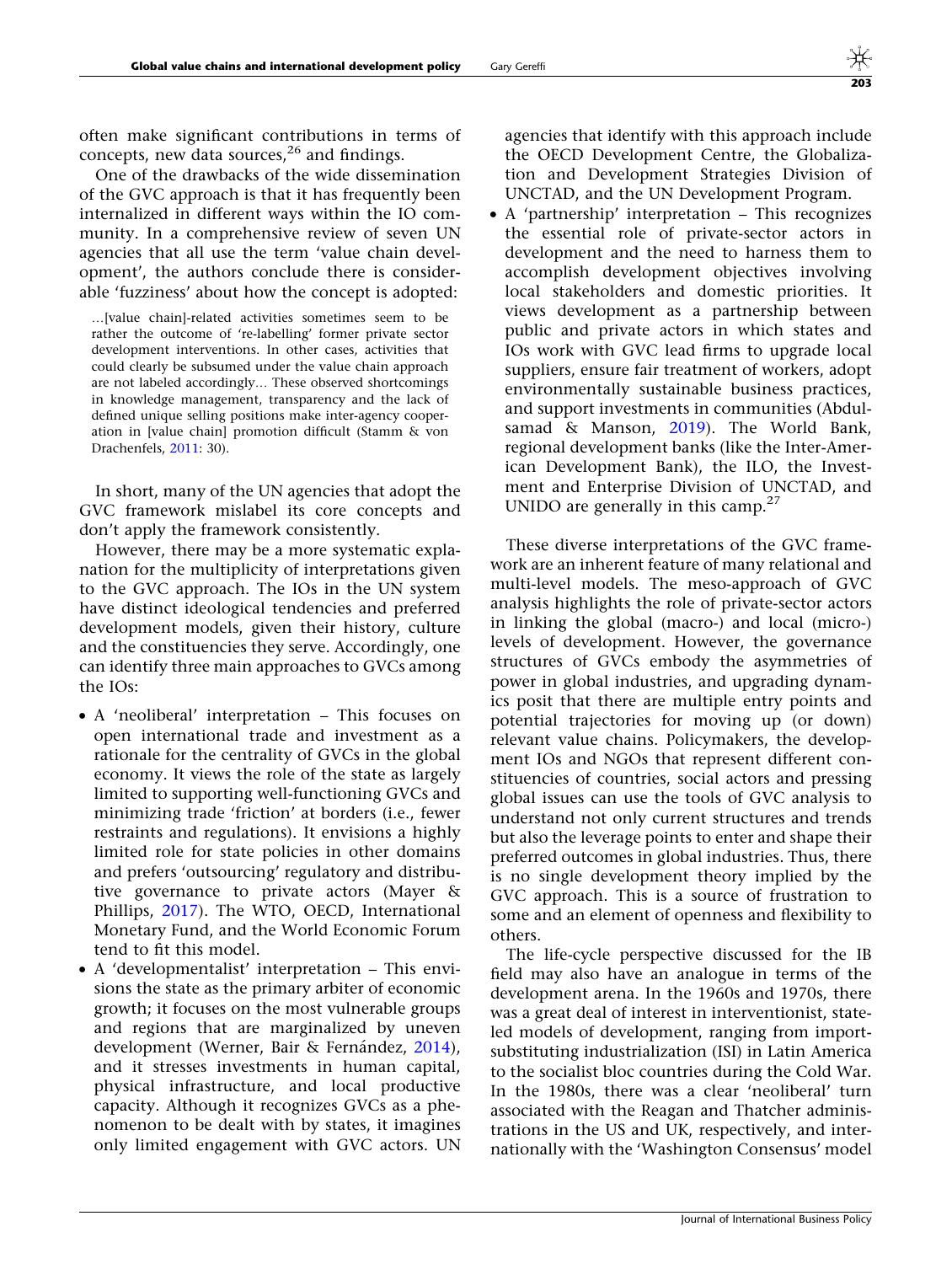that delegitimized the interventionist policies of development economics and the ISI approach (Krugman, [2006\)](#page-14-0). Following the 2008–2009 economic crisis, there is a renewed appreciation by the WTO, World Bank and other development agencies of the need to build a more collaborative, partnership approach to restore support for international trade and investment. Thus, the different interpretations given to GVCs may reflect historical shifts as well as distinct development ideologies.<sup>28</sup>

## CAN THE GVC FRAMEWORK STILL GENERATE FRUITFUL RESEARCH QUESTIONS?

One of the greatest strengths of the GVC approach has been its ability to continue to generate important and fresh research questions across multiple disciplines and user communities. UNCTAD's annual World Investment Reports (WIR) are a good barometer of big issues that concern policymakers, practitioners and academics. In 2013, the WIR on global value chains (UNCTAD, [2013\)](#page-15-0), along with a series of World Bank books (Cattaneo, Gereffi & Staritz, [2010](#page-13-0); Taglioni & Winkler, [2016;](#page-15-0) World Bank, [2019\)](#page-15-0), galvanized attention among IOs and the broader public on the centrality and robustness of the GVC paradigm. UNCTAD's WIR 2017 on 'the digital economy' is playing a similar role with that topic (UNCTAD, [2017a](#page-15-0)), which has received a great deal of attention in the popular press as well as by pundits infatuated with the Fourth Industrial Revolution (Schwab, [2017](#page-14-0)).

GVC scholars are already making distinctive contributions to this debate. Timothy Sturgeon has authored a recent UNCTAD report on 'The "new" digital economy and development' (UNCTAD, [2017b\)](#page-15-0); Rehnberg & Ponte ([2018\)](#page-14-0) analyze how the widespread adoption of 3D printing might restructure manufacturing and affect upgrading trajectories in the aerospace and automotive GVCs; Wu & Gereffi [\(2018](#page-15-0)) compare the business models and internationalization strategies of Amazon and Alibaba, showing that Amazon does not fit the 'asset light' profile of digital economy firms proposed in UNCTAD ([2017a\)](#page-15-0); and Gereffi [\(2018c\)](#page-14-0) examines how US protectionism towards China masks a broader pattern of strategic competition between the two global superpowers that has been unleashed by China's 'Made in China 2025' hightech ambitions to control key technologies of the future.

Another timely topic is the changing relationship between GVCs and local economic clusters in the

globalization era. The need to integrate the global industry and local cluster levels of analysis was one of the themes that gave rise to the GVC Initiative in the early 2000s, and this has proven to be a fruitful research agenda (Bair & Gereffi, [2001](#page-13-0); Schmitz, [2004;](#page-14-0) Giuliani, Pietrobelli & Rabellotti, [2005;](#page-14-0) Pietrobelli & Rabellotti, [2011\)](#page-14-0). A recent edited volume that draws heavily on cases of industrial districts in Italy and Spain extends this tradition and theorizes about how the co-evolution of GVCs and economic clusters spurs competitiveness and innovation in contemporary manufacturing sectors, where MNEs originate and contribute to entrepreneurship at both the global and local levels (De Marchi, Di Maria & Gereffi, [2018\)](#page-13-0). A critical issue posed by contemporary clusters is how they can scale-up and integrate with global economic actors for efficiency gains without forfeiting their local territorial advantages associated with design, indigenous innovation, a domestic supply base and marketing.

For smaller economies that wish to prioritize upgrading via high-tech manufacturing exports, there is a key debate about whether industrial policies that foster FDI-dominated clusters generate sufficient local linkages and knowledge spillovers for a sustainable pattern of industrial upgrading. A new analysis of the electronics and medical device GVCs in Costa Rica suggests that MNEs in local industrial agglomerations can generate significant knowledge spillovers from high-value manufacturing-related services, even when local suppliers and traditional knowledge assets are limited, if the MNE's global strategy stimulates human capital development within the country (Gereffi, Frederick & Bamber, [2019\)](#page-14-0).

A final example of new frontiers for FDI stems from the desire for catch-up industrialization in sub-Saharan Africa and the innovative use of industrial parks for integrated value chain development. Ethiopia's policymakers are engaged in an ambitious industrialization plan whereby industrial parks will be used to boost employment, exports and FDI in the manufacturing sector, which is targeted to reach 25% of gross domestic product. Ethiopia recently identified textiles and apparel as the key strategic sector to help transform its economy. The explicit GVC angle to the current industrial policy is to bring in complete value chains around specific GVC anchor firms. Ethiopia's proof of concept is Hawassa Industrial Park in which PVH, the world's second largest global apparel firm (after VF Corporation), has assembled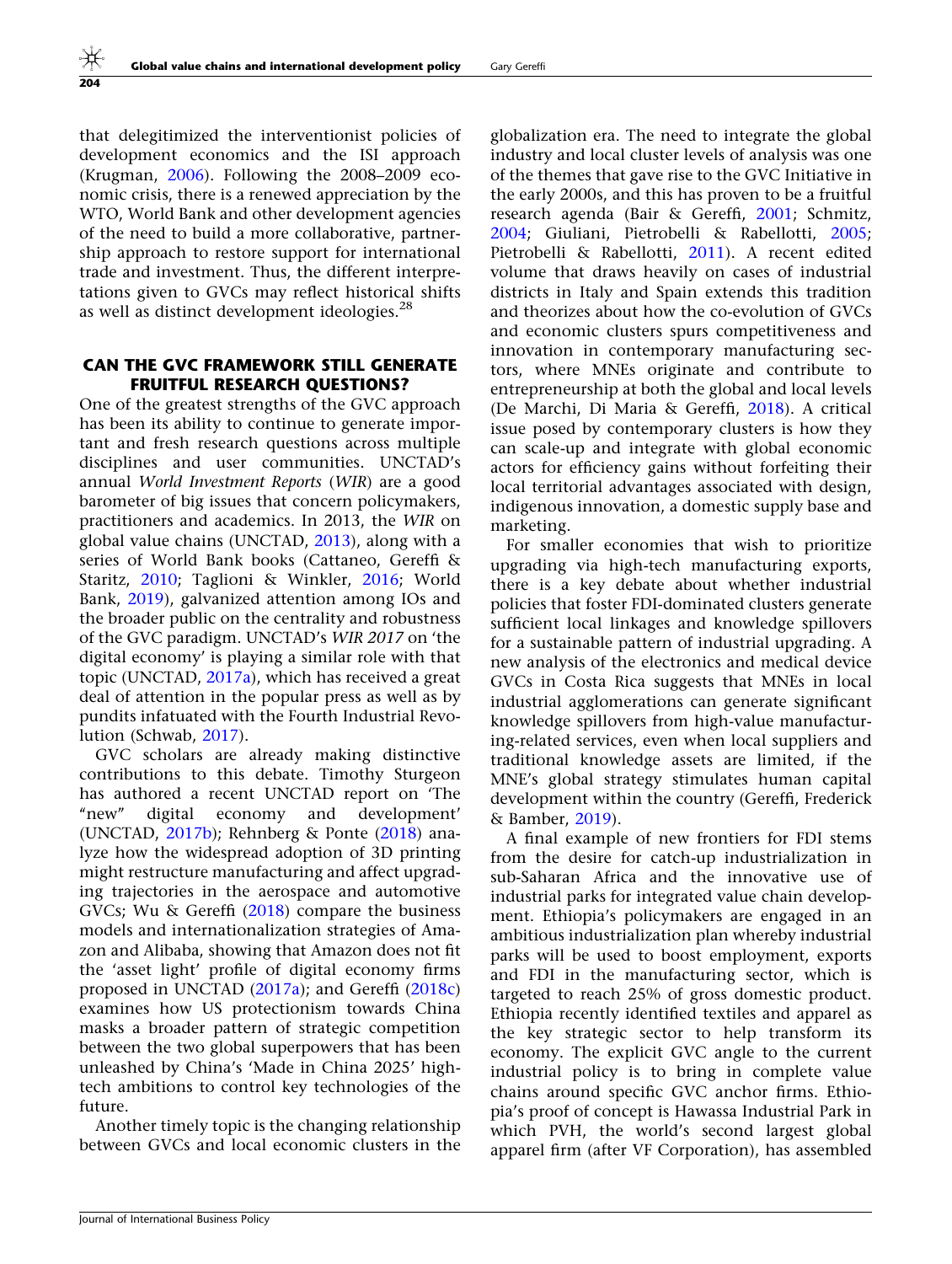a fully integrated vertical supply chain, built around compliance with high social and environmental standards (Mihretu and Llobet, [2017](#page-14-0)). The infrastructure for the park was constructed in less than one year, with strong support from the Ethiopian government and Chinese investors. While this case raises a host of important research questions concerning scale, scope and generalizability of Ethiopia's upgrading model, it illustrates that GVC-oriented development strategies remain vital to governments and MNEs alike.

#### **CONCLUSION**

Buckley, Doh and Benischke ([2017\)](#page-13-0) advocate for IB researchers to explore 'grand challenges' that have the potential to capture the public's imagination and impact the world of practice and policy. Although the goals are lofty, this is wise advice. However, like many attractive ideas, this is easier said than done. It requires not only willingness on the part of scholars but also a set of analytical tools appropriate to the task and receptiveness by policymakers and the public. For a variety of reasons, some planned and others fortuitous, the GVC paradigm has managed to find a sweet spot of academic acceptance and policy relevance in the swirling controversies surrounding globalization and development. Hopefully, there are useful insights from this experience that can facilitate JIBP's recommended 'policy turn' for the IB community.

There was nothing automatic about the adoption of the GVC framework in IO policy circles. At the outset, GVC scholars concentrated on forging a new development paradigm that could integrate multiple levels of analysis between the global and the local, with an emphasis on MNEs, the governance structures of their international supply chains, and the prospects for upgrading by developing economies across a multitude of industries. In contrast to the IB field, which moved to a more managerial orientation concerning MNEs, most GVC researchers had a development focus from the outset. While various historical junctures provided openings for new thinking about development, the efforts of policy entrepreneurs in the development IOs and the idea entrepreneurs within the research community were instrumental in initial acceptance and later the rapid diffusion of the GVC approach.

Was the spread of the GVC framework a win–win for the academic and policy communities, or did something need to be sacrificed? The answer is probably a mix of both. The mutual gains aspect has several dimensions. The uptake of the GVC approach by many development IOs undoubtedly increased the visibility of GVC research, and it generated numerous opportunities for GVC scholars to participate in IO conferences and workshops and pursue funding and contract research on topics of mutual interest. Even more important were the country and regional experiences and ideas about development held by the people working inside IOs that were shared with researchers during project collaborations. Although academics are often narrowly focused on publications in scholarly books and journals, GVC engagement with IOs and other policymakers has been a joint learning process that has improved the scope and quality of research and publications for both academics and practitioners.

There are also downsides to policy-engaged scholarship. The policy community usually prefers research that addresses practical development issues with concrete policy implications. MNEs are similarly pragmatic, except they are interested in strategy options and a better understanding of locational differences on the ground (e.g., the foreign-investment decision process), plus modeling outcomes for varied policy scenarios. Policyengaged research often has to be done relatively quickly, and, for longer-term projects, there is always the possibility that the sponsors and audience for this research will shift personnel and priorities between the launch of a project and its conclusion (as happened in the Capturing the Gains project discussed above). Finally, we have seen that policy communities can shape the concepts and results of research programs to fit their diverse ideological positions, internal predilections, or changing historical events. To a certain extent, these problems are faced by all international research projects, and policy-engaged scholars can mitigate these risks in multiple ways, such as by developing diverse portfolios of topics, participating in multiple research networks and communities, and publishing their findings in both academic and policy-related outlets.

Looking forward, we are in a period of unusually rapid and intense change in the global economy and geopolitical environment. As a result, the demand for good policy-engaged scholarship continues to accelerate. JIBP will embrace this challenge in a forthcoming special issue on 'Global value chain-oriented policies' co-edited by Carlo Pietrobelli, Roberta Rabellotti and Ari Van Assche.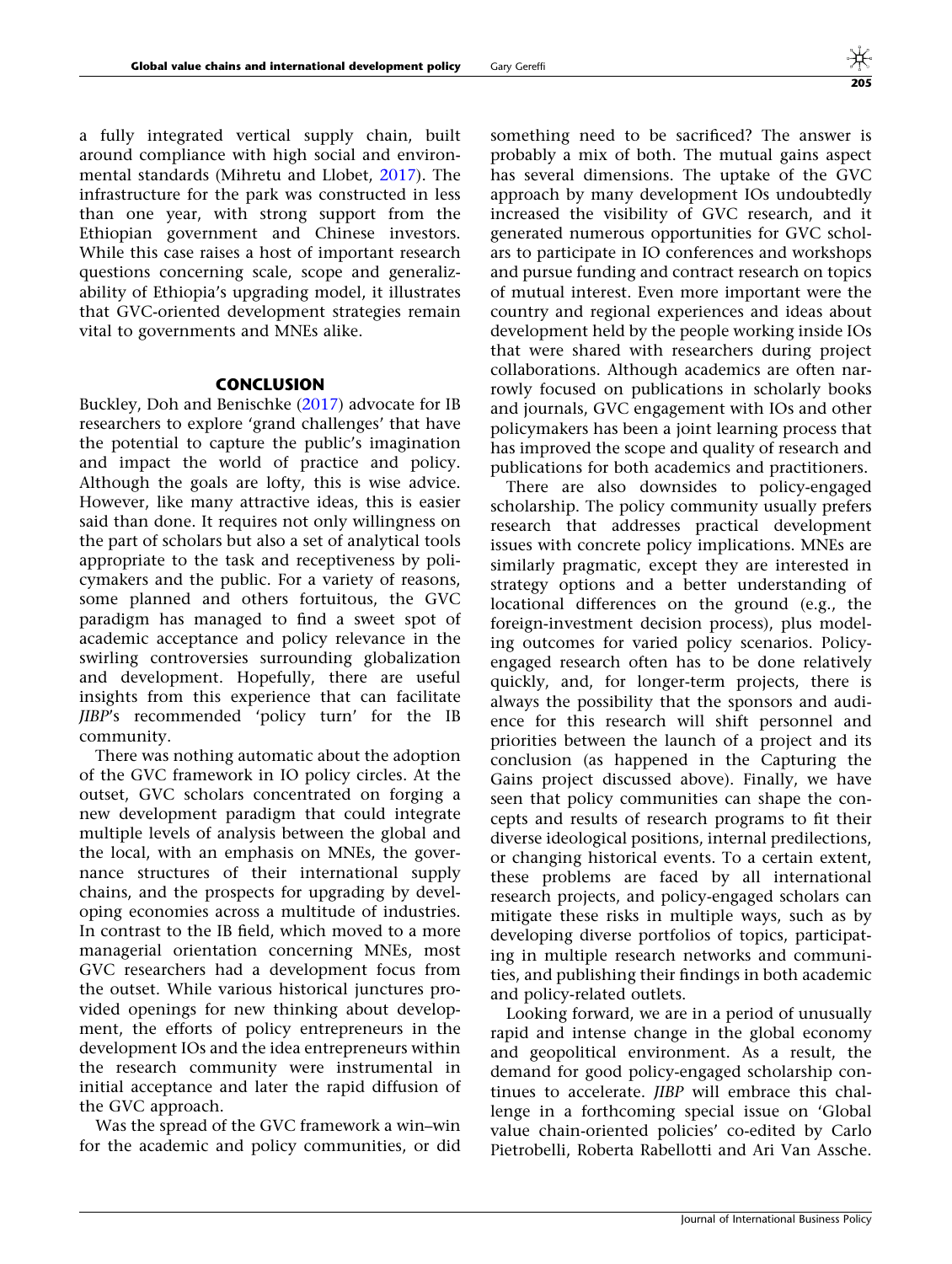The special issue seeks to analyze specific policies that could help firms, countries, regions and clusters benefit from GVCs, as well as address the difficulties of participating in them. This publication invites a detailed consideration of topics that extend both IB and GVC research, such as: novel ways of attracting FDI and new trends in the organization of GVCs; the impact of changing trade policies on firms, jobs and communities in exporting and importing countries; value-capture policies related to stronger innovation and production ecosystems; and targeted training programs to provide skills related to ascendant and established technologies. As highlighted in the current article, this research agenda is both timely and stimulating, and it promises to foster exciting and productive dialogue, insights and collaboration among the academic, policy and practitioner communities.

## ACKNOWLEDGEMENTS

The author thanks Ari Van Assche and Sarianna Lundan for their insightful comments on an earlier version of this article.

#### **NOTES**

<sup>1</sup>Other international organizations with a strong GVC focus include the United Nations Conference on Trade and Development (UNCTAD), United Nations Industrial Development Organization (UNIDO), World Economic Forum, and the Organisation for Economic Cooperation and Development (OECD), as well as the main regional development banks representing Latin America, Africa and Asia. Also on this list are bilateral development agencies from rich donor nations like the United States (US), United Kingdom (UK), Germany, Denmark, Switzerland and Japan.

<sup>2</sup>The first official publication of the GVC Initiative was a special issue of the IDS Bulletin entitled 'The value of value chains: Spreading the gains from globalisation' (Gereffi & Kaplinsky, [2001](#page-14-0)).

<sup>3</sup>The limitations and advances to these early GVC upgrading approaches are discussed in Gereffi [\(2019\)](#page-14-0).

<sup>4</sup> Prior to joining the HBS faculty in 1959, Vernon already had a distinguished record of accomplishments in both the public and private sectors. During stints with the US Securities and Exchange Commission and the US Department of State, Vernon participated in the development and implementation of the Marshall Plan, the International Monetary Fund, and

the postwar recovery of Japan. He worked a couple of years for the Mars chocolate company (gaining industry fame for heading product development of peanut M&Ms) and he directed the New York Metropolitan Region Study that forecast the changing distribution of people and jobs in the New York metropolitan area (see [https://en.wikipedia.org/wiki/](https://en.wikipedia.org/wiki/Raymond_Vernon) [Raymond\\_Vernon\)](https://en.wikipedia.org/wiki/Raymond_Vernon).

<sup>5</sup>My own approach to GVCs, and particularly the analysis of MNEs in the context of global industries, was strongly influenced by the work of Vernon and his associates in the HBS Multinational Enterprise Project and at Harvard's Center for International Affairs, where I was a visiting scholar from January 1977 to June 1980 (Gereffi, [2018b:](#page-14-0) 7–8).

<sup>6</sup>A pertinent illustration of IB scholars overlooking relevant work outside their own domain is provided by Buckley, Doh and Benischke ([2017:](#page-13-0) 1050): 'For example, the research by Gereffi and colleagues on upgrading in global value chains (e.g., [Barrientos,](#page-13-0) [Gereffi & Rossi, 2011;](#page-13-0) Gereffi, [1999](#page-14-0); Sturgeon, Van Biesebroeck & Gereffi, [2008](#page-15-0)) has rarely been acknowledged by IB scholars. Indeed, the work on offshoring/ outsourcing and global value chains inside the IB domain has evolved almost independently from research on the very same phenomena in other disciplines.'.

 $7$ This finding is supported and qualified by a citation analysis of leading economics and IB journals, in which top policy publications on international trade tended to rely far more heavily on IE than IB journals, although IB journals were more influential in the areas of investment and competitiveness policy (Van Assche, [2018:](#page-15-0) 118–119).

<sup>8</sup>There is a forthcoming point-counterpoint of Strange & Humphrey ([2019\)](#page-14-0) and Benito, Petersen & Welsh [\(2019](#page-13-0)) in Journal of International Business Studies on the GVC framework and internalization theory, and a recent article by Kano [\(2018](#page-14-0)) that offers a relational view of GVC governance. However, these studies focus mainly on the determinants of the governance structure itself and its relevance for firms, rather than on the development implications of governance.

<sup>9</sup>In the relatively sparse literature on policy entrepreneurs, the concept refers to individuals that have been a driving force for action, regardless of whether they work inside or outside of the organizations they are trying to influence (Mintrom and Norman, [2009:](#page-14-0) 651). In our GVC uptake analysis, policy entrepreneurs are viewed as individuals inside IOs that have access to the budgetary resources and organizational channels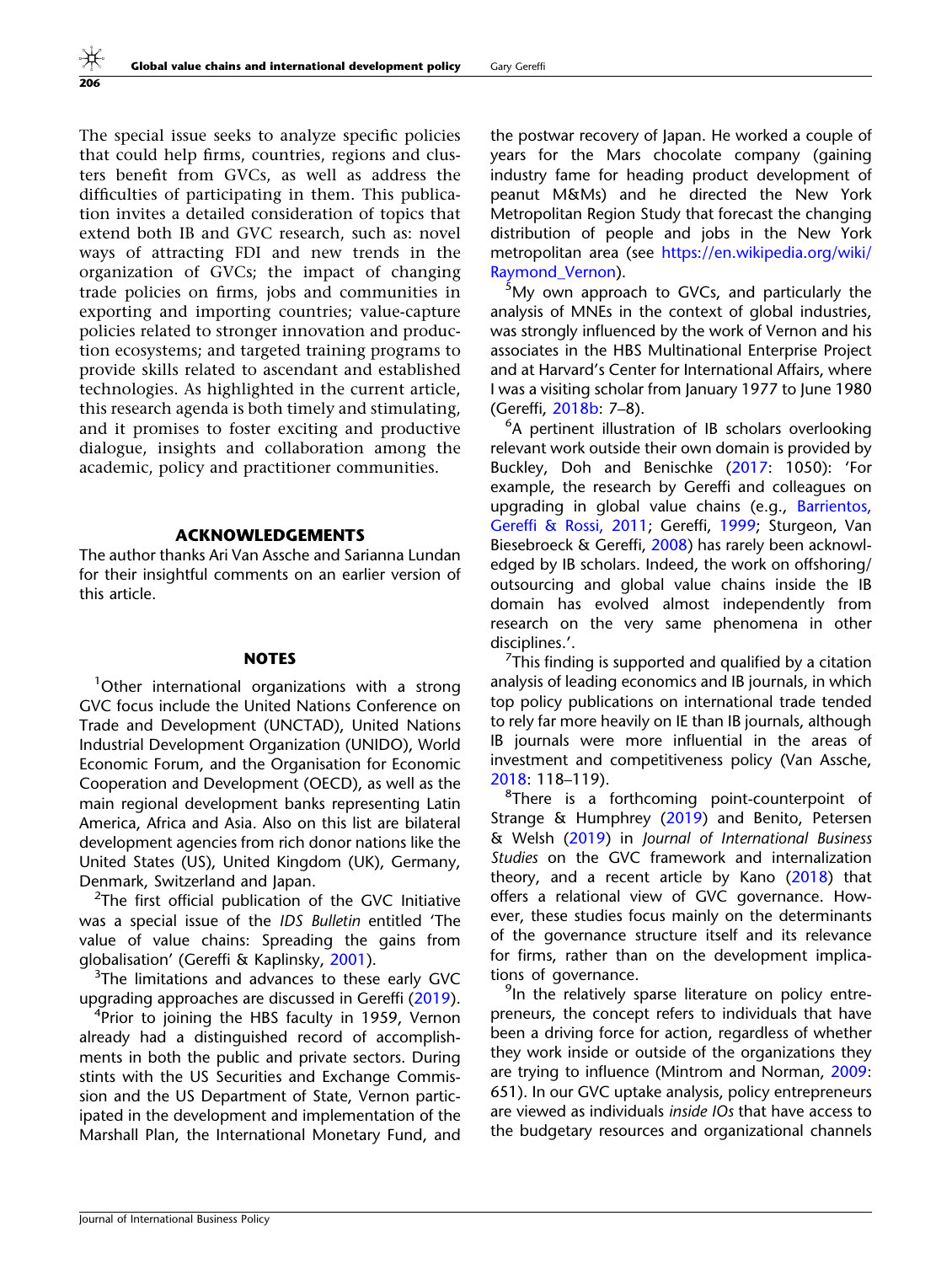needed to implement and scale up new ideas about development.

<sup>10</sup>There is a legitimacy and objectivity associated with academic research that is important for IOs. The notion of an idea entrepreneur, however, assumes some level of significant engagement with IOs beyond research citations. The varied modes of contact used to distinguish idea entrepreneurs from more traditional academics involve a continuum of activities, such as: attending IO conferences and workshops; coauthored publications with IO staff; working for IOs as an external consultant; and working in research projects funded by IOs. Occasionally, researchers may be hired by IOs as full-time staff members, and then return to academia or research centers, which blurs the boundary between these two roles.

<sup>11</sup>Three lectures were given by Gary Gereffi at the University of the West Indies in Jamaica on 5–7 December 2005 (Gereffi, [2006](#page-14-0)). The third lecture on the demand for global governance, co-authored with Frederick Mayer, echoes concerns from the World Commission's A Fair Globalization report (2004) that the imbalances generated by GVCs led to governance deficits that threaten the stability of the global economy (Gereffi & Mayer, [2006\)](#page-14-0).

<sup>12</sup>The IILS used these country workshops to foster the institutional and policy agenda of decent work with a wider group of local and international researchers and policy stakeholders. Key representatives from the GVC/GPN research community leading these workshops were Stephanie Barrientos and Gary Gereffi; they were accompanied by Anne Posthuma, who joined the IILS staff in 2006 with a PhD in development studies from IDS/Sussex, UK.

<sup>13</sup>This large project was co-organized by Barrientos and Gereffi, and primarily funded by UK's DFID and the Swiss Development Corporation. It involved 40 researchers from 20 institutions, and included four sectors (horticulture, apparel, mobile phones and tourism) focusing mainly on sub-Saharan Africa (see [http://www.capturingthegains.org/\)](http://www.capturingthegains.org/).

<sup>14</sup>See Lamy's Foreward to Global Value Chains and Development (Gereffi, [2018a](#page-14-0): xvii-xviii).

<sup>15</sup>This discussion relies on Mayer & Gereffi [\(2019\)](#page-14-0).

<sup>16</sup>Her dissertation advisor, William Milberg, was an economist critical of neoliberalism and intrigued by the emerging literature on GVCs, particularly the observation that trade within them was less about the dynamics of competitive markets than about power relationships within value chains (Milberg, [2004;](#page-14-0) Milberg & Winkler, [2013](#page-14-0)).

<sup>17</sup>For a preview, see [http://www.worldbank.org/en/](http://www.worldbank.org/en/publication/wdr2020) [publication/wdr2020.](http://www.worldbank.org/en/publication/wdr2020)

<sup>18</sup>NGOs have played an important role in broadening the scope of GVC studies. For example, the Environmental Defense Fund (EDF), one of the earliest partners for Duke GVCC, commissioned a series of product-level case studies on 'clean technology and US jobs' to show how carbon-reducing technologies can be linked to the US manufacturing sector. The initial report 'Manufacturing Climate Solutions' was released on Nov. 1, 2008 with five case studies (see [https://gvcc.duke.edu/cggclisting/manufacturing-climate](https://gvcc.duke.edu/cggclisting/manufacturing-climate-solutions/)[solutions/](https://gvcc.duke.edu/cggclisting/manufacturing-climate-solutions/)). In total, over a dozen environmental cases were carried out by Duke GVCC for EDF using the valuechain methodology [\(https://gvcc.duke.edu/search-our](https://gvcc.duke.edu/search-our-work/%3ffwp_clients%3denvironmental-defense-fund%26fwp_topical_areas%3dmanufacturing-climate-solutions)work/?fwp\_clients=environmental-defense-fund&fwp [topical\\_areas=manufacturing-climate-solutions\)](https://gvcc.duke.edu/search-our-work/%3ffwp_clients%3denvironmental-defense-fund%26fwp_topical_areas%3dmanufacturing-climate-solutions).

<sup>19</sup>Rockefeller also provided supplemental funding for 2006–2008.

<sup>20</sup>About 1,100 publications and nearly 800 researchers appear on the Global Value Chains Initiative website [\(https://globalvaluechains.org/](https://globalvaluechains.org/)) as of June 10, 2019. The actual numbers are likely far higher because efforts to maintain an updated list have been discontinued in recent years.

 $21A$  growing number of universities have created specialized GVC research programs or held GVCrelated workshops or conferences leading to publications, such as the University of Manchester (UK), Padova University (Italy), Venice International University (Italy), the University of Singapore, the University of International Business and Economics (Beijing, China), and Duke Kunshan University (Kunshan, China).

<sup>22</sup>See [http://www.capturingthegains.org/summit.](http://www.capturingthegains.org/summit)<br><sup>23</sup>These include a special feature on 'Decent work in

global production networks' in International Labour Review (Barrientos et al., 2011); a theme issue on 'Trade policy and regionalisms in global clothing production networks' in Cambridge Journal of Regions, Economy & Society (Pickles et al., [2015\)](#page-14-0); and a theme issue on 'New dynamics of upgrading in global value chains: Shifting terrain for suppliers and workers in the global south' in Environment and Planning A (Barrientos, Gereffi and Pickles, [2016](#page-13-0)).

<sup>24</sup>Social upgrading includes ensuring that worker rights and other labor protections accompany efforts to connect to global chains and/or move to higher value-added segments of chains, and that profits generated in the chain were more equitably distributed.

<sup>25</sup>The ILO maintained its involvement with the GVC agenda by organizing its International Labour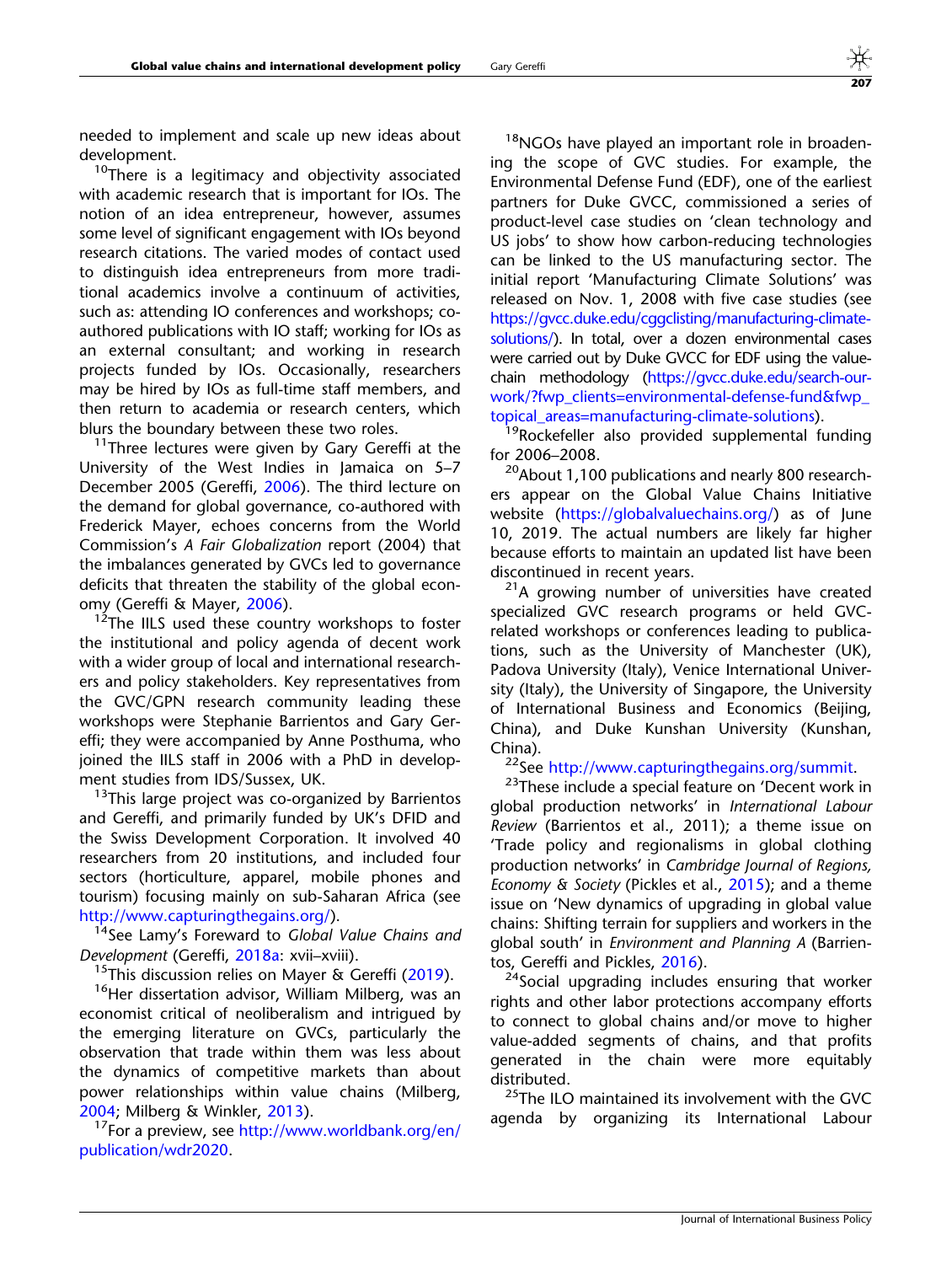<span id="page-13-0"></span>Conference in June 2016 around the issue of 'Decent work in global supply chains' (Thomas & Turnbull, [2018\)](#page-15-0).

 $^{26}$ A good example is the OECD-WTO's Trade-in-Value-Added (TiVA) publicly available database, as well as a variety of other GVC-relevant statistics on business functions and trade in 'specified' intermediate goods and services linked to particular industries (see Sturgeon, [2019](#page-14-0)).

 $27$ There can be important variations, though, within subunits of these IOs. Similarly, the main bilateral donor agencies like USAID and DFID may fluctuate between the neoliberal and partnership models, depending on the political orientation of the administration in power.

<sup>28</sup>Specific UN agencies, like the UN Centre on Transnational Corporations, mirror this shift. UNCTC was created in New York in 1974 amidst rampant criticism in the wake of the 1972 revelations that the International Telephone and Telegraph Company

#### **REFERENCES**

- Abdulsamad, A., & Manson, H. 2019. Public-private partnerships in global value chains. In S. Ponte, G. Gereffi, & G. Raj-Reichert (Eds), The handbook of global value chains. Cheltenham: Edward Elgar.
- Babb, S. 2013. The Washington Consensus as transnational policy paradigm: Its origins, trajectory and likely successor. Review of International Political Economy, 20(2): 268–297.
- Babb, S., & Chorev, N. 2016. International organizations: Loose and tight coupling in the development regime. Studies in Comparative International Development, 51(1): 81–102.
- Bair, J. 2009. Frontiers of commodity chain research. Stanford, CA: Stanford University Press.
- Bair, J. 2015. Corporations at the United Nations: Echoes of the new international economic order? Humanity, 6(1): 159–171.
- Bair, J., & Gereffi, G. 2001. Local clusters in global chains: The causes and consequences of export dynamism in Torreon's blue jeans industry. World Development, 29(11): 1885–1903.
- Barrientos, S. 2019. Gender and work in global value chains: Capturing the gains?. Cambridge: Cambridge University Press.
- Barrientos, S., Gereffi, G., & Pickles, J. 2016. New dynamics of upgrading in global value chains: Shifting terrain for suppliers and workers in the global south. Environment and Planning A: Economy and Space, 48(7): 1214–1219.
- Barrientos, S., Gereffi, G., & Rossi, A. 2011a. Economic and social upgrading in global production networks: A new paradigm for a changing world. International Labour Review, 150(3–4): 319–340.
- Barrientos, S., Mayer, F., Pickles, J., & Posthuma, A. 2011b. Decent work in global production networks: Framing the policy debate. International Labour Review, 150(3–4): 299– 317.
- Benito, G. R., Petersen, B., & Welch, L. S. 2019. The global value chain and internalization theory. Journal of International Business Studies. [https://doi.org/10.1057/s41267-019-00218-](http://dx.doi.org/10.1057/s41267-019-00218-8) [8](http://dx.doi.org/10.1057/s41267-019-00218-8).
- Buckley, P. J. 2002. Is the international business research agenda running out of steam? Journal of International Business Studies, 33(2): 365–373.

plotted with the US Central Intelligence Agency in 1970 to block the presidential election of Salvador Allende in Chile. For nearly two decades, from 1975 to 1992, the UNCTC struggled to fashion a code of conduct to govern MNE activities and it ultimately failed to achieve consensus (Moran, [2009:](#page-14-0) 92–93; Bair, 2015). UNCTC was dismantled, and in 1993 the UN's work on MNEs was shifted to UNCTAD's Investment and Enterprise Division in Geneva, which was assigned responsibility for producing UNCTAD's flagship publication, The World Investment Report. Thus, at various stages of its existence, UNCTC had multiple and potentially conflicting objectives: to regulate MNEs; to analyze MNEs in global industries, such as pharmaceuticals (Gereffi, [2018b:](#page-14-0) 9–10); and in its reincorporation within UNCTAD, MNEs are a key contributor to the evolving trade-investment nexus within GVCs (UNCTAD, [2013](#page-15-0), [2017a](#page-15-0)).

- Buckley, P. J. 2010. Twenty years of the World Investment Report: Retrospect and prospect. Transnational Corporations, 19(2): 1– 28.
- Buckley, P. J. 2012. John Dunning's writings on development: Gradualism, agency and meaning. Transnational Corporations, 21(1): 35–43.
- Buckley, P. J., Doh, J. P., & Benischke, N. H. 2017. Towards a renaissance in international business research: Big questions, grand challenges, and the future of IB scholarship. Journal of International Business Studies, 48: 1045–1064.
- Buckley, P. J., & Ghauri, P. N. 2004. Globalization, economic geography and the strategy of multinational enterprises. Journal of International Business Studies, 35(2): 81–98.
- Buckley, P. J., & Strange, R. 2015. The governance of the global factory: Location and control of world economic activity. Academy of Management Perspectives, 29(2): 237–249.
- Cattaneo, O., Gereffi, G., & Staritz, C. 2010. Global value chains in a post-crisis world: A development perspective. Washington, DC: World Bank.
- De Marchi, V., Di Maria, E., & Gereffi, G. 2018. Local clusters in global value chains: Linking actors and territories through manufacturing and innovation. London: Routledge.
- Dunning, J. H. 2002. Perspectives on international business research: A professional autobiography – Fifty years researching and teaching international business. Journal of International Business Studies, 33(4): 817–835.
- Ernst, D., & Ravenhill, J. 2000. Convergence and diversity: How globalization reshapes Asian production networks. In M. Borrus, D. Ernst, & S. Haggard (Eds), International production networks in Asia: Rivalry or riches?: 226–256. London: Routledge.
- Evenett, S., Hoekman, B., & Cattaneo, O. 2009. The fateful allure of protectionism: Taking stock for the G8. London: Centre for Economic Policy Research.
- Gereffi, G. 1989. Development strategies and the global factory. Annals of the American Academy of Political and Social Science, 505: 92–104.
- Gereffi, G. 1994. The organization of buyer-driven global commodity chains: How U.S. retailers shape overseas production networks'. In G. Gereffi & M. Korzeniewicz (Eds),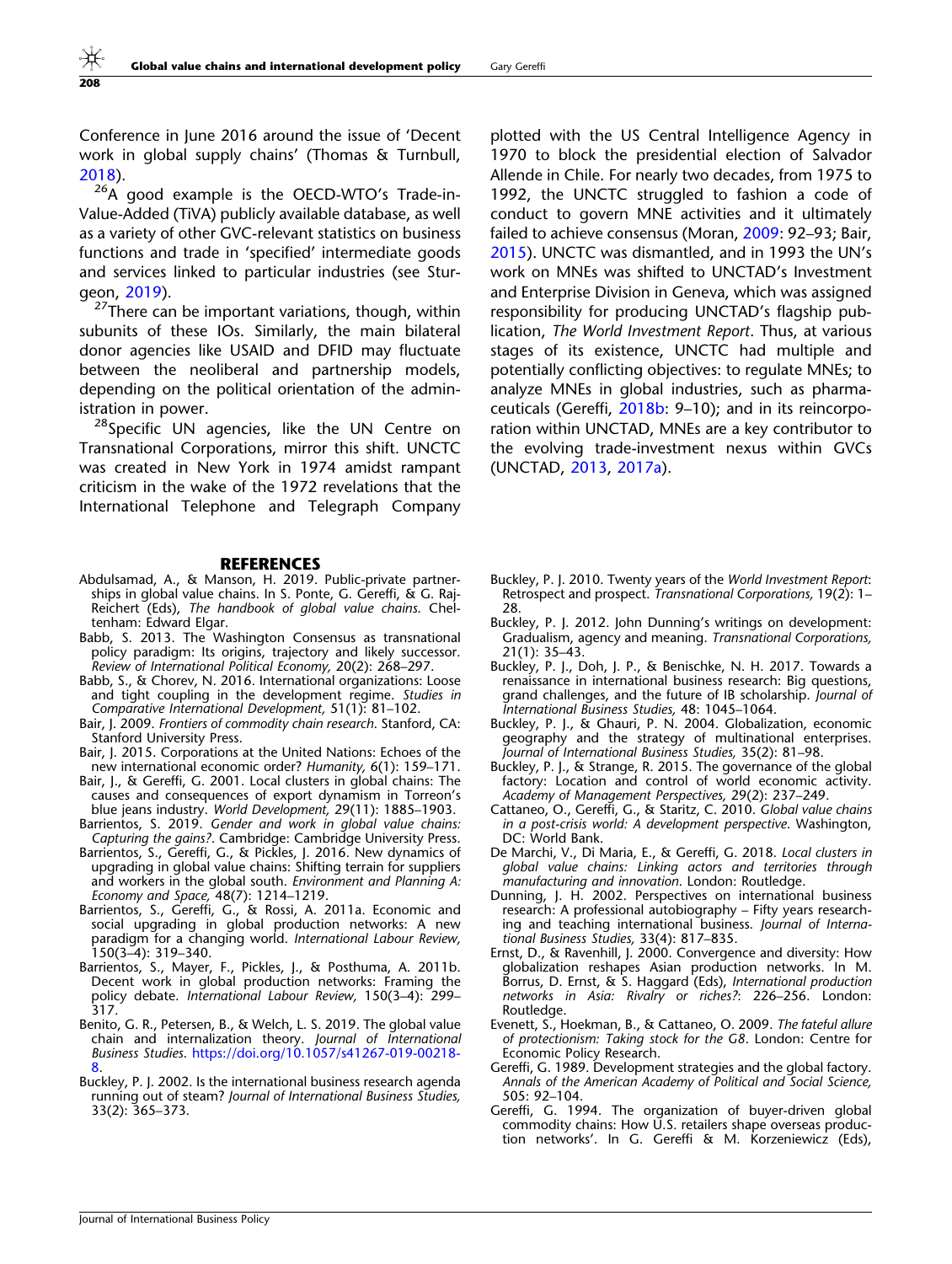<span id="page-14-0"></span>Commodity chains and global capitalism: 95–122. Westport, CT: Praeger.

- Gereffi, G. 1999. International trade and industrial upgrading in the apparel commodity chain. Journal of International Economics, 48(1): 37–70.
- Gereffi, G. 2006. The new outsourcing of jobs and global development. Geneva: International Labour Organization.
- Gereffi, G. 2018a. Global value chains and development: Redefining the contours of 21st century capitalism. Cambridge: Cambridge University Press.
- Gereffi, G. 2018b. The emergence of global value chains: Ideas, institutions, and research communities. In Global value chains and development: Redefining the contours of 21st century capitalism: 1-39. Cambridge: Cambridge University Press.
- Gereffi, G. 2018c. Protectionism and global value chains. In Global value chains and development: Redefining the contours of 21st century capitalism: 429–452. Cambridge: Cambridge University Press.
- Gereffi, G. 2019. Economic upgrading in global value chains. In S. Ponte, G. Gereffi, & G. Raj-Reichert (Eds), The handbook of global value chains. Cheltenham: Edward Elgar.
- Gereffi, G., Frederick, S., & Bamber, P. 2019. Diverse paths of upgrading in high-tech manufacturing: Costa Rica in the electronics and medical devices global value chains. Transnational Corporations, 26(1): 1–29.
- Gereffi, G., Humphrey, J., & Sturgeon, T. 2005. The governance of global value chains. Review of International Political Economy, 12(1): 78–104.
- Gereffi, G., & Kaplinsky, R. 2001. Special issue on 'The value of value chains: Spreading the gains from globalisation'. IDS Bulletin, 32(3): 1–8.
- Gereffi, G., & Korzeniewicz, M. 1994. Commodity chains and global capitalism. Westport, CT: Praeger.
- Gereffi, G., & Mayer, F. 2006. Globalization and the demand for governance. In G. Gereffi (Ed), The new outsourcing of jobs and global development: 39–58. Geneva: International Labor Organization.
- Gereffi, G., & Wyman, D. L. 1990. Manufacturing miracles: Paths of industrialization in Latin America and East Asia. Princeton, NJ: Princeton University Press.
- Giuliani, E., Pietrobelli, C., & Rabellotti, R. 2005. Upgrading in global value chains: Lessons from Latin America's clusters. World Development, 33(4): 549–573.
- Grunwald, J., & Flamm, K. 1985. The global factory: Foreign assembly in international trade. Washington, DC: Brookings Institution.
- Haas, P. M. 1992. Epistemic communities and international policy coordination. International Organization, 46(1): 1–35.
- Humphrey, J., & Schmitz, H. 2002. How does insertion in global value chains affect upgrading in industrial clusters? *Regional* Studies, 36(9): 1017–1027.
- IILS. 2006. Decent work in a global economy: a research strategy. July 5. Geneva: International Institute for Labour<br>Studies http://www.jlo.org/wcmsp5/groups/public/ http://www.ilo.org/wcmsp5/groups/public/[dgreports/—inst/documents/genericdocument/wcms\\_](http://www.ilo.org/wcmsp5/groups/public/%e2%80%94dgreports/%e2%80%94inst/documents/genericdocument/wcms_192590.pdf) [192590.pdf](http://www.ilo.org/wcmsp5/groups/public/%e2%80%94dgreports/%e2%80%94inst/documents/genericdocument/wcms_192590.pdf).
- Kano, L. 2018. Global value chain governance: A relational perspective. Journal of International Business Studies, 49(6): 684–705.
- Krugman, P. 2006. The rise and fall of development economics. Online archives. [https://web.mit.edu/krugman/www/](https://web.mit.edu/krugman/www/dishpan.html) [dishpan.html.](https://web.mit.edu/krugman/www/dishpan.html)
- Lamy, P. 2014. A conversation with Pascal Lamy Duke Global Summit (conducted by Gary Gereffi and Frederick Mayer), October 29. [https://globalvaluechains.org/video/duke-global](https://globalvaluechains.org/video/duke-global-summit-conversation-pascal-lamy)[summit-conversation-pascal-lamy](https://globalvaluechains.org/video/duke-global-summit-conversation-pascal-lamy).
- Lundan, S. 2018. From the editor: Engaging international business scholars with public policy issues. Journal of International Business Policy, 1(1): 1–11.
- Mayer, F., & Gereffi, G. 2019. International development organizations and global value chains. In S. Ponte, G. Gereffi,

& G. Raj-Reichert (Eds), The handbook of global value chains. Cheltenham: Edward Elgar.

- Mayer, F., & Phillips, N. 2017. The political economy of governance in a 'global value chain world'. New Political Economy, 22(2): 129–133.
- Mihretu, M. & Llobet, G. 2017. Looking beyond the horizon: A case study of PVH's commitment to Hawassa's Industrial Park. June. Washington, DC: World Bank. [http://documents.](http://documents.worldbank.org/curated/en/163511499673766520/pdf/117302-WP-PUBLIC-PVHCaseStudythJuneHRsingles.pdf) [worldbank.org/curated/en/163511499673766520/pdf/](http://documents.worldbank.org/curated/en/163511499673766520/pdf/117302-WP-PUBLIC-PVHCaseStudythJuneHRsingles.pdf) [117302-WP-PUBLIC-PVHCaseStudythJuneHRsingles.pdf](http://documents.worldbank.org/curated/en/163511499673766520/pdf/117302-WP-PUBLIC-PVHCaseStudythJuneHRsingles.pdf).
- Milberg, W. 2004. The changing structure of trade linked to global production systems: What are the policy implications? International Labour Review, 143(1–2): 45–90.
- Milberg, W., & Winkler, D. 2013. Outsourcing economics: Global value chains in capitalist development. Cambridge: Cambridge University Press.
- Mintrom, M., & Norman, P. 2009. Policy entrepreneurship and policy change. The Policy Studies Journal, 37(4): 649–667.
- Moran, T. H. 1974. Multinational corporations and the politics of dependence: Copper in Chile. Princeton, NJ: Princeton University Press.
- Moran, T. H. 2009. The United Nations and transnational corporations: A review and a perspective. Transnational Corporations, 18(2): 91–112.
- Nathan, D., Tewari, M., & Sarkar, S. 2016. Labour in global value chains in Asia. Cambridge: Cambridge University Press.
- Palpacuer, F., & Parisotto, A. 2003. Global production and local jobs: Can global enterprise networks be used as levers for local development? Global Networks, 3(2): 97–120.
- Pickles, J., Plank, L., Staritz, C., & Glasmeier, A. 2015. Trade policy and regionalisms in global clothing production networks. Cambridge Journal of Regions, Economy & Society, 8(3): 381–402.
- Pietrobelli, C., & Rabellotti, R. 2011. Global value chains meet innovation systems: Are there learning opportunities for developing countries? World Development, 39(7): 1261-1269.
- Ponte, S., Gereffi, G., & Raj-Reichert, G. 2019. The handbook of global value chains. Cheltenham: Edward Elgar.
- Rehnberg, M., & Ponte, S. 2018. From smiling to smirking? 3D printing, upgrading and the restructuring of global value chains. Global Networks, 18(1): 57–80.
- Schmitz, H. 2004. Local enterprises in the global economy: Issues of governance and upgrading. Cheltenham: Edward Elgar.
- Schwab, K. 2017. The fourth industrial revolution. Geneva: World Economic Forum.
- Stamm, A. & von Drachenfels, C. 2011. Value chain development: Approaches and activities by seven UN agencies and opportunities for inter-agency cooperation. Geneva: ILO. https://www.ilo.org/wcmsp5/groups/public/—ed\_emp/ [emp\\_ent/—ifp\\_seed/documents/publication/wcms\\_170848.](https://www.ilo.org/wcmsp5/groups/public/%e2%80%94ed_emp/%e2%80%94emp_ent/%e2%80%94ifp_seed/documents/publication/wcms_170848.pdf) [pdf.](https://www.ilo.org/wcmsp5/groups/public/%e2%80%94ed_emp/%e2%80%94emp_ent/%e2%80%94ifp_seed/documents/publication/wcms_170848.pdf)
- Stiglitz, J. E. 2002. Globalization and its discontents. New York: W.W. Norton.
- Strange, R., & Humphrey, J. 2019. What lies between market and hierarchy? Insights from internalization theory and global value chain theory. Journal of International Business Studies. [https://doi.org/10.1057/s41267-018-0186-01-13.](http://dx.doi.org/10.1057/s41267-018-0186-01-13)
- Sturgeon, T. 2009. From commodity chains to value chains: Interdisciplinary theory building in an age of globalization. In J. Bair (Ed), Frontiers of commodity chain research: 110–135. Stanford, CA: Stanford University Press.
- Sturgeon, T. 2019. Measuring global value chains. In S. Ponte, G. Gereffi, & G. Raj-Reichert (Eds), The handbook of global value chains. Cheltenham: Edward Elgar.
- Sturgeon, T., & Lester, R. 2004. The new global supply-base: New challenges for local suppliers in East Asia. In S. Yusuf, M. A. Altaf, & K. Nabeshima (Eds), Global production networking and technological change in East Asia: 35–87. Washington, DC: The World Bank.